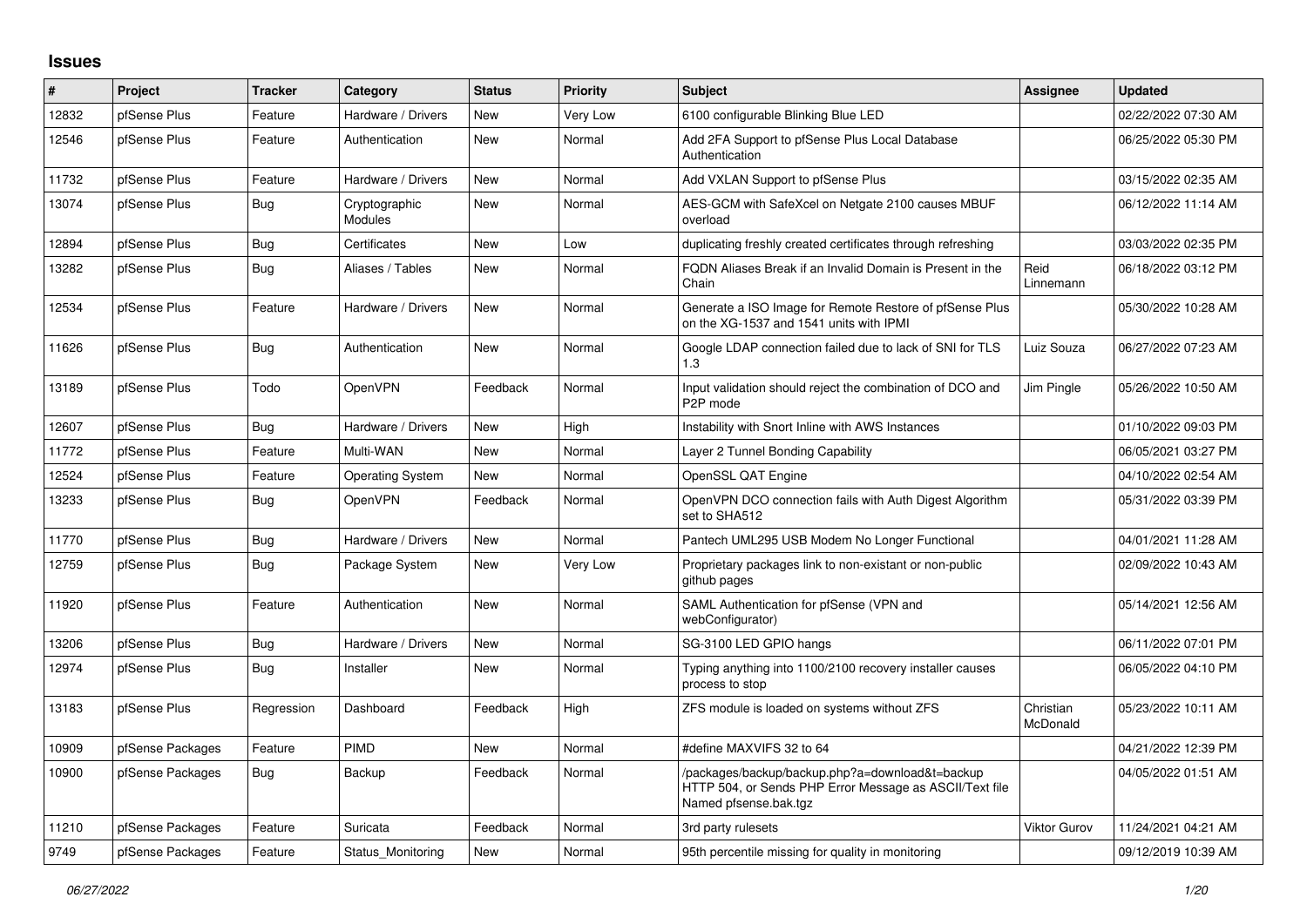| $\pmb{\#}$ | Project          | <b>Tracker</b> | Category               | <b>Status</b> | <b>Priority</b> | <b>Subject</b>                                                                                            | Assignee            | <b>Updated</b>      |
|------------|------------------|----------------|------------------------|---------------|-----------------|-----------------------------------------------------------------------------------------------------------|---------------------|---------------------|
| 9725       | pfSense Packages | Feature        | <b>ACME</b>            | <b>New</b>    | <b>Very Low</b> | Ability to use template variables in acme package                                                         |                     | 09/04/2019 07:12 AM |
| 8213       | pfSense Packages | Bug            | haproxy                | New           | Normal          | acl src file not populated from alias                                                                     |                     | 12/21/2017 02:02 PM |
| 9299       | pfSense Packages | Feature        | <b>ACME</b>            | New           | Normal          | ACME package: Automate add/remove firewall rule for port<br>forwarding                                    |                     | 01/30/2019 10:09 PM |
| 12670      | pfSense Packages | Bug            | <b>ACME</b>            | New           | Normal          | ACME package writes credentials to system log                                                             | <b>Viktor Gurov</b> | 03/07/2022 10:58 AM |
| 12623      | pfSense Packages | Bug            | <b>ACME</b>            | New           | Normal          | acme.sh package   DNS-ISPConfig settings                                                                  | <b>Viktor Gurov</b> | 03/10/2022 03:42 PM |
| 9833       | pfSense Packages | Feature        | <b>ACME</b>            | New           | Normal          | ACME: add ability to use custom ACME server                                                               |                     | 04/07/2022 11:31 AM |
| 8560       | pfSense Packages | Bug            | <b>ACME</b>            | New           | Normal          | ACME: can't update DNS records in DNSMadeEasy registar<br>for several domains with different API keys/ids |                     | 06/08/2018 01:28 PM |
| 13136      | pfSense Packages | Feature        | pfBlockerNG            | <b>New</b>    | Normal          | Add crypt0rr DNS-over-HTTPS (DOH) provider list feeds                                                     |                     | 05/07/2022 02:27 AM |
| 8224       | pfSense Packages | Feature        | FreeRADIUS             | <b>New</b>    | Normal          | Add "OU" field to FreeRADIUS page                                                                         |                     | 02/21/2018 12:53 AM |
| 10872      | pfSense Packages | Feature        | Suricata               | Feedback      | Normal          | Add adjustable notification for Severity Alert                                                            | <b>Viktor Gurov</b> | 08/20/2021 07:52 AM |
| 11156      | pfSense Packages | Feature        | pfBlockerNG            | New           | Normal          | Add an option include subdomains for the noAAAA feature                                                   |                     | 12/11/2020 10:19 AM |
| 10466      | pfSense Packages | Feature        | Suricata               | New           | Low             | Add checkbox to Suricata blocked host view to resolve all<br>resolvable IP's automatically                |                     | 02/02/2022 06:04 PM |
| 9912       | pfSense Packages | Feature        | ntop                   | New           | Normal          | add custom DPI to ntopng                                                                                  |                     | 11/18/2019 10:57 AM |
| 13135      | pfSense Packages | Feature        | pfBlockerNG            | New           | Normal          | Add dibdot DoH-IP-blocklists feeds                                                                        | <b>Viktor Gurov</b> | 05/08/2022 01:50 AM |
| 9200       | pfSense Packages | Todo           | <b>ACME</b>            | New           | Normal          | Add DNS support for Google domain to Acme manager                                                         | Jim Pingle          | 02/15/2022 03:16 AM |
| 12097      | pfSense Packages | Feature        | pfBlockerNG            | New           | Normal          | Add dnsbl and geoip logs to system log                                                                    |                     | 07/06/2021 01:25 PM |
| 13201      | pfSense Packages | Feature        | pfBlockerNG            | New           | Normal          | Add FireHol Security IP Feeds                                                                             |                     | 05/23/2022 06:34 AM |
| 12465      | pfSense Packages | Feature        | haproxy                | New           | Normal          | Add forwardfor advanced usecases                                                                          |                     | 10/16/2021 07:35 PM |
| 12711      | pfSense Packages | Feature        | Telegraf               | New           | Normal          | Add InfluxDB V2 support                                                                                   |                     | 01/21/2022 02:54 AM |
| 9798       | pfSense Packages | Feature        | pfBlockerNG            | New           | Normal          | add ipv4 and ipv6 dnscrypt-resolvers feeds                                                                |                     | 10/14/2021 09:48 AM |
| 11703      | pfSense Packages | Feature        | <b>FRR</b>             | New           | Normal          | add Krill and Routinator support BGP RPKI                                                                 |                     | 03/18/2021 07:47 PM |
| 12860      | pfSense Packages | Feature        | New Package<br>Request | New           | Normal          | add mmc-utils package to all images                                                                       |                     | 02/24/2022 07:18 AM |
| 8099       | pfSense Packages | Feature        | Telegraf               | <b>New</b>    | Normal          | Add more configuration flexibility to Telegraf                                                            |                     | 08/13/2019 09:39 AM |
| 12285      | pfSense Packages | Feature        | Suricata               | In Progress   | Normal          | Add more EVE Logged Traffic protocols                                                                     | <b>Viktor Gurov</b> | 08/20/2021 08:22 AM |
| 7686       | pfSense Packages | Feature        | haproxy                | New           | Normal          | Add option in HAProxy to configure SSL defaults based on<br>the Mozilla SSL Configuration Generator       |                     | 08/16/2019 01:09 PM |
| 12329      | pfSense Packages | Feature        | Avahi                  | New           | Normal          | Add optional floating firewall rules for IPv4 and IPv6                                                    |                     | 02/09/2022 04:43 PM |
| 10547      | pfSense Packages | Feature        | New Package<br>Request | New           | Normal          | Add package addrwatch. Addrwatch is like arpwatch but<br>works with ipv4 and ipv6                         |                     | 05/11/2020 09:20 AM |
| 9315       | pfSense Packages | Feature        | New Package<br>Request | New           | Normal          | Add Package: dnscrypt-proxy                                                                               |                     | 03/05/2021 02:38 AM |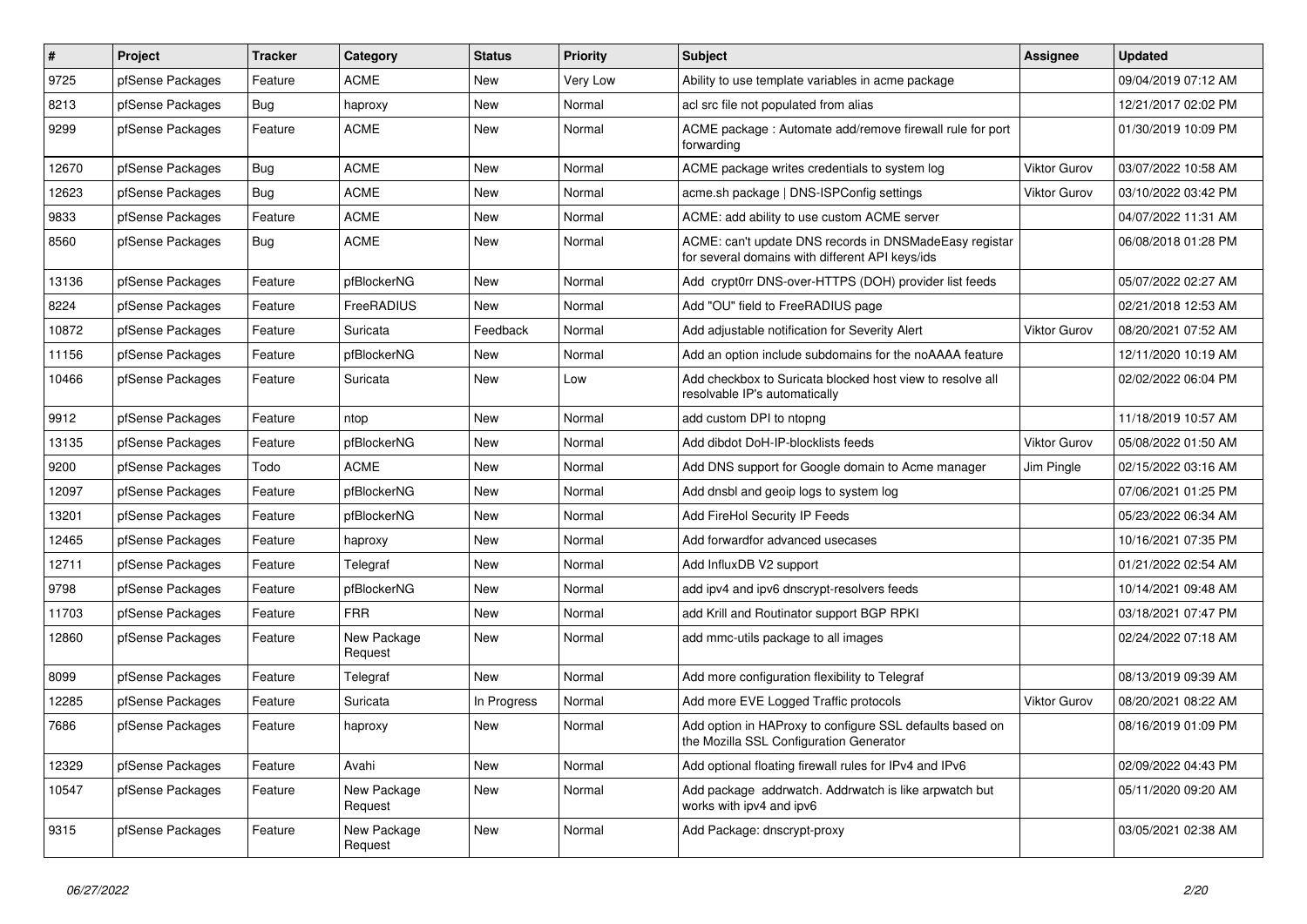| $\vert$ # | Project          | <b>Tracker</b> | Category                    | <b>Status</b>                 | <b>Priority</b> | <b>Subject</b>                                                                        | Assignee            | <b>Updated</b>      |
|-----------|------------------|----------------|-----------------------------|-------------------------------|-----------------|---------------------------------------------------------------------------------------|---------------------|---------------------|
| 8216      | pfSense Packages | Feature        | Telegraf                    | New                           | Normal          | Add prometheus output for telegraf                                                    |                     | 09/09/2020 05:33 AM |
| 9044      | pfSense Packages | Feature        | New Package<br>Request      | <b>New</b>                    | Normal          | Add SoftEther                                                                         |                     | 11/02/2019 10:51 AM |
| 9721      | pfSense Packages | Feature        | Squid                       | Feedback                      | Normal          | add squidclient -h 127.0.0.1 mgr:info output to Diagnostics /<br>Squid and status.php | <b>Viktor Gurov</b> | 04/22/2022 02:21 AM |
| 11997     | pfSense Packages | <b>Bug</b>     | <b>IPsec Profile Wizard</b> | <b>New</b>                    | Normal          | Add Support for Android Strongswan Profiles in the Profile<br>Wizard                  | Jim Pingle          | 07/10/2021 07:51 PM |
| 12507     | pfSense Packages | <b>Bug</b>     | softflowd                   | <b>Pull Request</b><br>Review | Normal          | Add support for bi-directional flows in softflowd                                     |                     | 11/11/2021 03:53 AM |
| 12286     | pfSense Packages | <b>Bug</b>     | FreeRADIUS                  | New                           | Normal          | Add support for ntlm auth in LDAP                                                     |                     | 08/20/2021 08:27 AM |
| 10600     | pfSense Packages | Feature        | pfBlockerNG                 | <b>New</b>                    | Normal          | Add support for pfBlockerNG "Action list" feature                                     |                     | 08/10/2020 02:39 AM |
| 11879     | pfSense Packages | Feature        | <b>ACME</b>                 | Feedback                      | Normal          | Add support for SSL.com ACME server                                                   | Jim Pingle          | 03/02/2022 02:03 PM |
| 12281     | pfSense Packages | Feature        | Nut                         | New                           | Normal          | Add support for Telegram/Pushover notifications                                       | <b>Viktor Gurov</b> | 01/24/2022 07:25 AM |
| 11931     | pfSense Packages | Feature        | <b>ACME</b>                 | New                           | Normal          | Add support for validating a domain's ownership via Google<br>Cloud Cloud DNS         |                     | 02/15/2022 03:18 AM |
| 9238      | pfSense Packages | Feature        | New Package<br>Request      | <b>New</b>                    | Normal          | Add support for Zerotier                                                              |                     | 05/17/2021 01:58 PM |
| 12882     | pfSense Packages | Feature        | pfBlockerNG                 | Feedback                      | Normal          | Add the option to specify CURLOPT_INTERFACE in<br>pfBlockerNG IPv4/IPv6 lists         |                     | 03/24/2022 11:16 AM |
| 8161      | pfSense Packages | Feature        | FreeRADIUS                  | New                           | Very Low        | Add virtual server support to FreeRadius                                              |                     | 12/05/2017 01:57 PM |
| 12859     | pfSense Packages | Feature        | Zabbix                      | New                           | Normal          | Add Zabbix 6.0 LTS (agent and proxy) packages                                         |                     | 02/23/2022 07:11 AM |
| 10265     | pfSense Packages | Bug            | Notes                       | New                           | Very Low        | Adding a Note with malformed title will force system restore                          |                     | 02/27/2020 10:12 AM |
| 11410     | pfSense Packages | Feature        | New Package<br>Request      | <b>New</b>                    | Normal          | adding bpytop (former Bashtop)                                                        |                     | 07/26/2021 12:33 PM |
| 12658     | pfSense Packages | Feature        | darkstat                    | New                           | Normal          | Adding prometheus metrics to darkstat                                                 |                     | 05/27/2022 09:44 PM |
| 11493     | pfSense Packages | <b>Bug</b>     | Zabbix                      | New                           | Very Low        | After upgrade zabbix proxy wont start                                                 |                     | 02/21/2021 05:31 AM |
| 12736     | pfSense Packages | Feature        | pfBlockerNG                 | <b>New</b>                    | Low             | Allow custom cron intervals                                                           |                     | 01/30/2022 08:55 PM |
| 7691      | pfSense Packages | Feature        | Squid                       | New                           | Normal          | Allow for custom icap services for squid                                              |                     | 08/24/2017 03:16 AM |
| 8769      | pfSense Packages | Feature        | FreeRADIUS                  | New                           | Normal          | Allow FreeRADIUS users to change their own Passwords<br>and Pins                      |                     | 10/11/2018 11:34 AM |
| 10841     | pfSense Packages | Feature        | pfBlockerNG                 | <b>New</b>                    | Normal          | Allow per Source/VLAN/Network individual black&whitelists                             |                     | 10/18/2020 07:42 AM |
| 10653     | pfSense Packages | Feature        | <b>FRR</b>                  | <b>New</b>                    | Normal          | Allow to download frr_status                                                          | Jim Pingle          | 06/11/2020 01:21 AM |
| 10377     | pfSense Packages | Feature        | FreeRADIUS                  | New                           | Very Low        | Allow usage of TOTP (Google-Authenticator) without PIN                                |                     | 03/30/2020 11:43 AM |
| 7902      | pfSense Packages | Feature        | OpenVPN Client<br>Export    | New                           | Low             | allow vpn client export of other to be a blank field                                  |                     | 08/19/2019 03:33 PM |
| 12160     | pfSense Packages | Regression     | syslog-ng                   | Feedback                      | High            | An invalid configuration is generated when choosing TLS as<br>the default protocol    | Jim Pingle          | 07/23/2021 03:27 PM |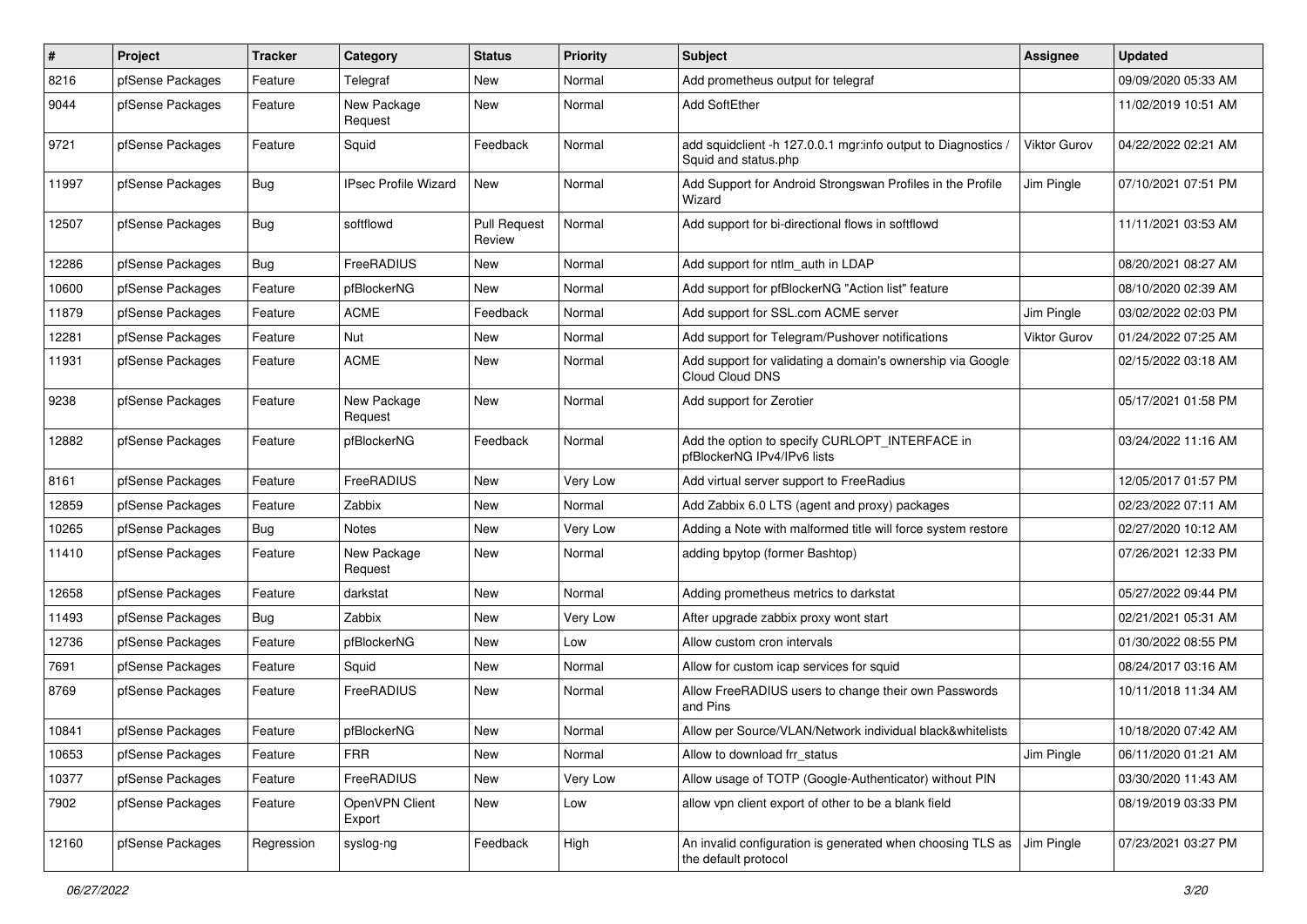| $\sharp$ | <b>Project</b>   | <b>Tracker</b> | Category       | <b>Status</b>                 | <b>Priority</b> | <b>Subject</b>                                                                                           | Assignee            | <b>Updated</b>      |
|----------|------------------|----------------|----------------|-------------------------------|-----------------|----------------------------------------------------------------------------------------------------------|---------------------|---------------------|
| 10845    | pfSense Packages | Bug            | apcupsd        | <b>New</b>                    | Normal          | apcupsd doesn't stop when not enabled                                                                    |                     | 08/24/2020 10:16 AM |
| 8454     | pfSense Packages | Bug            | arpwatch       | <b>New</b>                    | Very Low        | Arpwatch package break email notifications from other<br>sources                                         |                     | 06/23/2022 07:49 PM |
| 12101    | pfSense Packages | Bug            | arpwatch       | Assigned                      | Normal          | ArpWatch Suppression Mac for "flip-flop" not suppressing                                                 | <b>Viktor Gurov</b> | 10/09/2021 07:19 PM |
| 9676     | pfSense Packages | <b>Bug</b>     | pfBlockerNG    | <b>New</b>                    | Normal          | AS lookup fails                                                                                          |                     | 12/26/2019 12:17 AM |
| 13214    | pfSense Packages | <b>Bug</b>     | node exporter  | <b>Pull Request</b><br>Review | Normal-package  | AttributeError: 'NoneType' object has no attribute 'text'                                                | lan Grindley        | 05/25/2022 08:20 AM |
| 11572    | pfSense Packages | <b>Bug</b>     | pfBlockerNG    | <b>New</b>                    | High            | Auto created firewall rules have IPv4 as protocol only - even<br>for IPv6 lists.                         |                     | 06/25/2022 10:59 AM |
| 9495     | pfSense Packages | Bug            | <b>AWS VPC</b> | <b>New</b>                    | Normal          | AWS VPC VPN wizard produces incorrect config (SHA256<br>should be SHA1)                                  |                     | 08/19/2019 02:45 PM |
| 9497     | pfSense Packages | Bug            | <b>AWS VPC</b> | New                           | Normal          | AWS VPN Wizard: WebGUI times out.                                                                        |                     | 11/13/2019 10:07 AM |
| 11098    | pfSense Packages | Bug            | Backup         | Feedback                      | Normal          | Backup Files and Directories plugin crashes firewall if /root<br>specified as backup location            | <b>Viktor Gurov</b> | 12/23/2021 10:45 AM |
| 9982     | pfSense Packages | Feature        | Squid          | Feedback                      | Normal          | basic_Idap_auth TLS connection                                                                           | <b>Viktor Gurov</b> | 04/22/2022 02:21 AM |
| 12167    | pfSense Packages | Bug            | <b>FRR</b>     | Feedback                      | Normal          | BGP TCP setkey not set if neighbor is in peer group                                                      | <b>Viktor Gurov</b> | 09/16/2021 09:38 AM |
| 13002    | pfSense Packages | Regression     | <b>BIND</b>    | Feedback                      | Normal          | BIND 9.16_13 could not find existing DNSSEC keys at<br>/cf/named/etc/namedb/keys due to directory change | <b>Viktor Gurov</b> | 03/31/2022 12:14 PM |
| 13114    | pfSense Packages | Bug            | <b>BIND</b>    | Feedback                      | Normal          | BIND calls rndc in rc stop when named is not running                                                     | <b>Stuart Wyatt</b> | 05/04/2022 12:41 PM |
| 10445    | pfSense Packages | <b>Bug</b>     | <b>BIND</b>    | Feedback                      | Normal          | BIND crashed when added RPZ. rpz is not a master or slave<br>zone.                                       |                     | 04/21/2022 12:40 PM |
| 12869    | pfSense Packages | Bug            | <b>BIND</b>    | Feedback                      | Normal          | Bind DNS Package AAAA filtering Broken on new ZFS<br>Installs                                            | <b>Viktor Gurov</b> | 03/09/2022 12:38 PM |
| 11563    | pfSense Packages | Bug            | <b>BIND</b>    | New                           | High            | BIND GUI writes TXT records > 255 characters                                                             |                     | 02/27/2021 07:11 AM |
| 11634    | pfSense Packages | Regression     | <b>BIND</b>    | New                           | Normal          | bind hangs when pfsense is reconnecting as an openypn<br>client to a TUN openvpn server                  |                     | 03/14/2021 07:23 AM |
| 8197     | pfSense Packages | Bug            | <b>BIND</b>    | New                           | Normal          | BIND UI fails to properly update zone with inline DNSSEC<br>signing enabled                              |                     | 02/18/2019 05:23 PM |
| 10330    | pfSense Packages | Bug            | <b>BIND</b>    | Feedback                      | Normal          | BIND zone configuration displays wrong DS resource record<br>with inline DNSSEC signing enabled          |                     | 04/21/2022 12:40 PM |
| 11074    | pfSense Packages | Bug            | <b>BIND</b>    | <b>New</b>                    | Low             | bind Zone Settings Zones, Save button opens "Confirmation<br>required to save changes"                   |                     | 11/16/2020 11:08 AM |
| 10472    | pfSense Packages | Feature        | Suricata       | <b>New</b>                    | Low             | Blocked host alert table break out by timestamp and type to<br>allow sorting by date                     |                     | 04/17/2020 12:46 PM |
| 11742    | pfSense Packages | Bug            | Suricata       | New                           | Normal          | Blocking / Unblocking is not working correctly.                                                          |                     | 09/01/2021 11:08 AM |
| 10936    | pfSense Packages | Bug            | haproxy        | Feedback                      | Normal          | both haproxy/haproxy-devel non-existent option<br>lb-agent-chk                                           |                     | 04/21/2022 12:40 PM |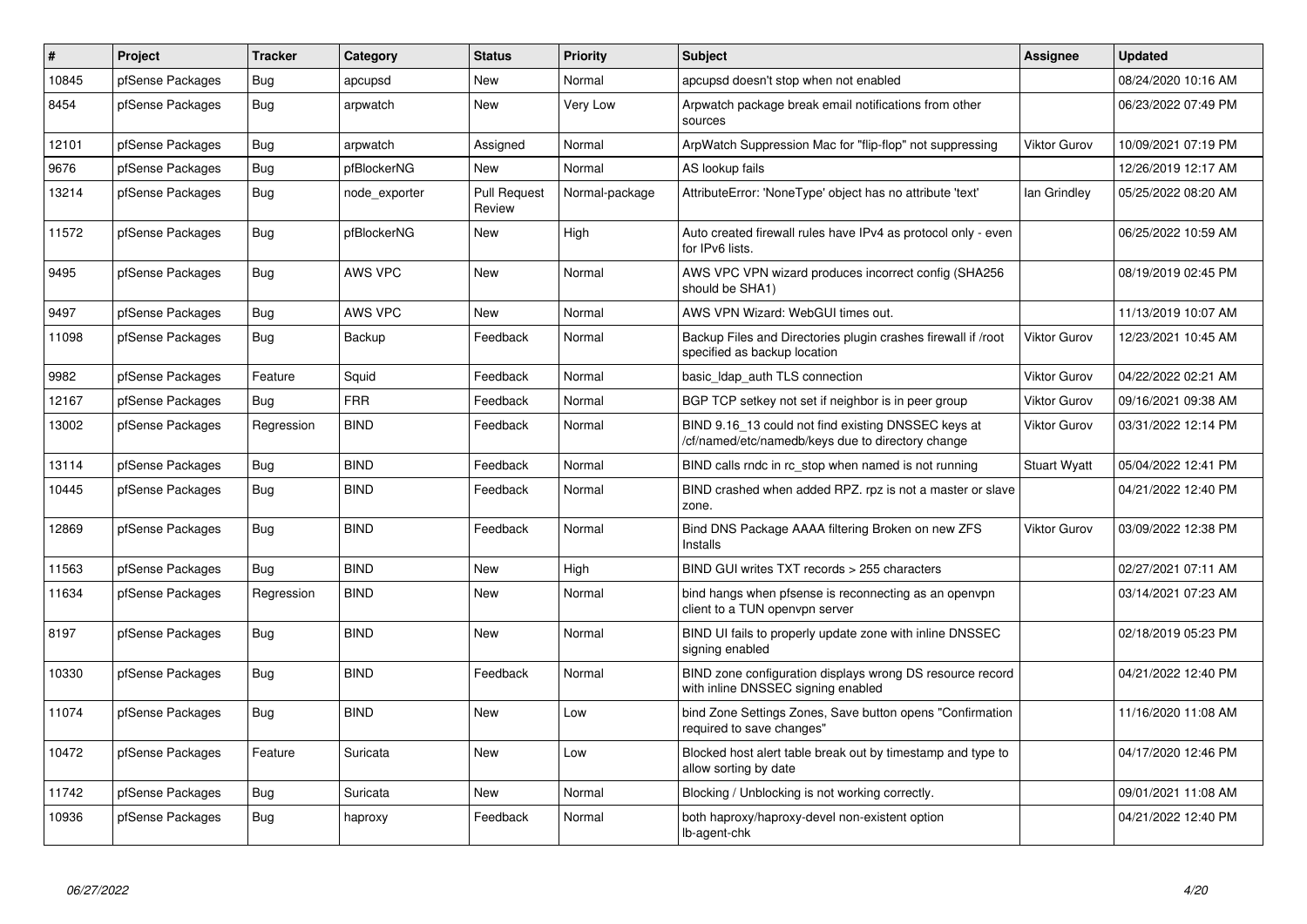| #     | Project          | <b>Tracker</b> | Category                 | <b>Status</b>                 | <b>Priority</b> | <b>Subject</b>                                                                                              | <b>Assignee</b>     | <b>Updated</b>      |
|-------|------------------|----------------|--------------------------|-------------------------------|-----------------|-------------------------------------------------------------------------------------------------------------|---------------------|---------------------|
| 11890 | pfSense Packages | Feature        | New Package<br>Request   | New                           | Normal          | Browser-based "clientless" VPN                                                                              |                     | 05/05/2021 07:26 AM |
| 4088  | pfSense Packages | <b>Bug</b>     | squidguard               | Feedback                      | Normal          | Buggy squidgurd config file is created                                                                      | <b>Viktor Gurov</b> | 01/28/2021 10:01 AM |
| 1620  | pfSense Packages | <b>Bug</b>     | Squid                    | <b>New</b>                    | Normal          | Can't use transparent proxy when using bridge.                                                              |                     | 10/07/2021 04:19 AM |
| 7403  | pfSense Packages | Bug            | FreeRADIUS               | New                           | Normal          | Captive Portal + freeradius2 + MySQL problems with<br>German Umlaut                                         |                     | 03/17/2017 09:12 AM |
| 7608  | pfSense Packages | Feature        | FreeRADIUS               | <b>New</b>                    | Very Low        | Captive Portal amount of traffic Account + Free<br>Radius+Mysql                                             |                     | 05/28/2017 09:08 AM |
| 11388 | pfSense Packages | Bug            | FreeRADIUS               | Feedback                      | Normal          | Captive Portal authentication error with MySQL backend                                                      | <b>Viktor Gurov</b> | 02/10/2021 08:54 AM |
| 9012  | pfSense Packages | <b>Bug</b>     | Squid                    | New                           | Very Low        | Captive Portal authentication in Squid Proxy Server does<br>not work                                        |                     | 10/12/2019 05:06 AM |
| 8251  | pfSense Packages | Bug            | FreeRADIUS               | Feedback                      | Normal          | Captiveportal + FreeRadius "Last activity" resets to Session<br>start                                       |                     | 08/13/2019 11:10 AM |
| 13063 | pfSense Packages | Feature        | Cellular                 | <b>Pull Request</b><br>Review | Normal          | Cellular package shall support more modems and NMEA<br>port                                                 |                     | 05/06/2022 02:38 PM |
| 12036 | pfSense Packages | Bug            | Zabbix                   | Feedback                      | Normal          | Certificate Manager page do not show Zabbix used<br>certificates                                            | <b>Viktor Gurov</b> | 07/15/2021 11:46 AM |
| 12206 | pfSense Packages | <b>Bug</b>     | NET-SNMP                 | Feedback                      | Normal          | Certificate Manager page doesn't show Net-SNMP used<br>certificates                                         | Viktor Gurov        | 12/30/2021 09:40 AM |
| 9916  | pfSense Packages | Feature        | <b>BIND</b>              | Feedback                      | Normal          | Check allow-transfer in custom option when the zone is<br>slave                                             |                     | 04/21/2022 12:40 PM |
| 11054 | pfSense Packages | <b>Bug</b>     | FreeRADIUS               | Assigned                      | Normal          | Check Client Certificate CN not working as described                                                        | Viktor Gurov        | 12/14/2021 07:22 AM |
| 13137 | pfSense Packages | Feature        | pfBlockerNG              | New                           | Normal          | ckuethe/doh-blocklist.txt add to DoH feeds                                                                  |                     | 05/07/2022 02:39 AM |
| 13073 | pfSense Packages | Bug            | Squid                    | New                           | Normal          | ClamAV - clamd dies with high CPU load and thus the<br>C-ICAP of squid-reverse proxy causes http:500 errors |                     | 04/19/2022 05:38 AM |
| 12188 | pfSense Packages | <b>Bug</b>     | OpenVPN Client<br>Export | <b>New</b>                    | Normal          | client export breaks multi remote configurations                                                            |                     | 10/02/2021 05:58 PM |
| 6470  | pfSense Packages | Feature        | New Package<br>Request   | <b>New</b>                    | Normal          | CloudFlare Integration Module                                                                               |                     | 08/13/2019 01:23 PM |
| 8279  | pfSense Packages | Feature        | pfBlockerNG              | New                           | Normal          | Consider adding a new option to the Rule Order                                                              |                     | 08/20/2019 09:00 AM |
| 6022  | pfSense Packages | Feature        | New Package<br>Request   | New                           | Normal          | Consider MLVPN for bonded VPN                                                                               |                     | 01/30/2021 05:24 PM |
| 12909 | pfSense Packages | Feature        | Suricata                 | New                           | Normal          | Convert Suricata GeoIP Lookup feature on ALERTS tab to<br>use local GeoIP2 database                         | <b>Viktor Gurov</b> | 03/07/2022 08:28 AM |
| 12258 | pfSense Packages | <b>Bug</b>     | WireGuard                | Feedback                      | Normal          | Copy key buttons only work in HTTPS mode                                                                    |                     | 02/03/2022 04:57 AM |
| 10462 | pfSense Packages | Feature        | <b>LCDProc</b>           | <b>Pull Request</b><br>Review | Normal          | CPU Temp Screen                                                                                             |                     | 11/29/2021 08:28 AM |
| 11573 | pfSense Packages | Feature        | New Package<br>Request   | New                           | Normal          | <b>Custom Commands</b>                                                                                      |                     | 03/16/2021 07:28 PM |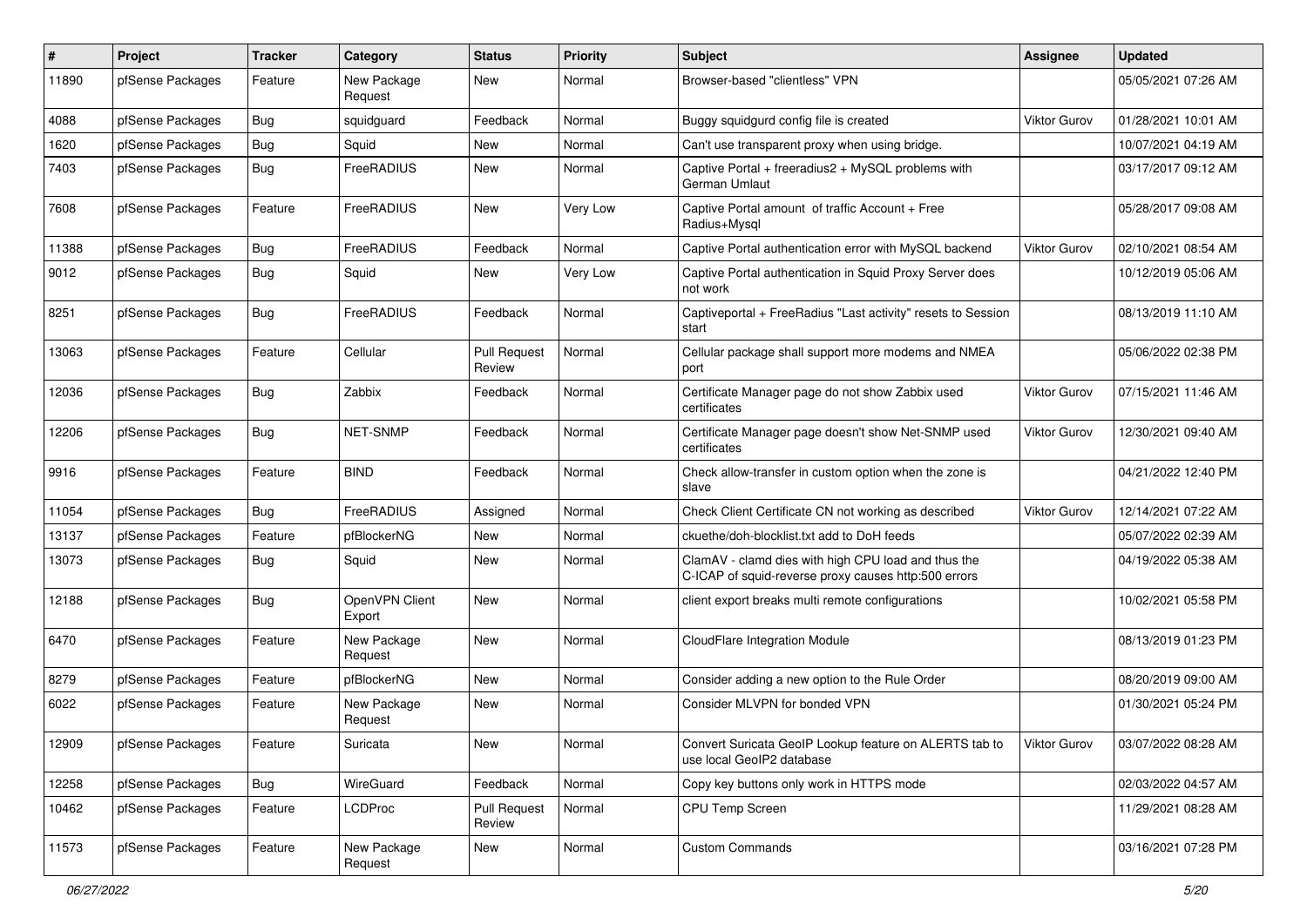| #     | Project          | <b>Tracker</b> | Category               | <b>Status</b> | <b>Priority</b> | <b>Subject</b>                                                                                 | <b>Assignee</b>       | <b>Updated</b>      |
|-------|------------------|----------------|------------------------|---------------|-----------------|------------------------------------------------------------------------------------------------|-----------------------|---------------------|
| 13200 | pfSense Packages | Feature        | pfBlockerNG            | New           | Normal          | Custom DNS Servers for Alert settings                                                          |                       | 05/23/2022 06:16 AM |
| 13044 | pfSense Packages | Feature        | Mail report            | <b>New</b>    | Normal          | Customized reporting                                                                           |                       | 04/11/2022 09:22 AM |
| 13198 | pfSense Packages | Feature        | pfBlockerNG            | New           | Normal          | Dark Theme Styling issues - Alerts White bar                                                   |                       | 05/23/2022 06:05 AM |
| 12423 | pfSense Packages | Bug            | pfBlockerNG            | Feedback      | Normal          | Dashboard shows "SQLite database missing, Force Reload<br>DNSBL to recover!"                   |                       | 12/31/2021 01:06 PM |
| 12573 | pfSense Packages | Feature        | New Package<br>Request | <b>New</b>    | Normal          | Dashboard widget with external connection map                                                  | aleksei<br>prokofiev  | 12/07/2021 07:38 AM |
| 10601 | pfSense Packages | <b>Bug</b>     | Status_Monitoring      | New           | Normal          | Dashboard->Traffic Graphs Scale is capped for outbound                                         |                       | 05/29/2020 10:13 AM |
| 10160 | pfSense Packages | Feature        | New Package<br>Request | New           | Normal          | Dedicated Maxmind GeoIP package including license<br>registration                              |                       | 01/03/2020 10:31 PM |
| 13195 | pfSense Packages | Feature        | pfBlockerNG            | New           | Normal          | Dedicated website for Feed mangement - Community<br>Driven                                     |                       | 05/23/2022 05:22 AM |
| 8836  | pfSense Packages | Feature        | FreeRADIUS             | New           | Normal          | Define Idap group vlan assignment in users file                                                |                       | 08/26/2018 07:53 AM |
| 11092 | pfSense Packages | Feature        | pfBlockerNG            | New           | Normal          | Detecting DNS tunneling                                                                        |                       | 11/21/2020 04:53 AM |
| 8232  | pfSense Packages | Feature        | haproxy                | New           | Normal          | different ssl options based on the sni name                                                    |                       | 01/30/2019 10:36 AM |
| 6789  | pfSense Packages | Feature        | Squid                  | New           | Normal          | disgest_ldap_auth                                                                              |                       | 08/13/2019 09:57 AM |
| 13138 | pfSense Packages | Feature        | pfBlockerNG            | New           | Normal          | DNS over HTTPS/TLS Blocking should be removed from<br>SafeSearch                               |                       | 05/07/2022 02:52 AM |
| 12924 | pfSense Packages | <b>Bug</b>     | WireGuard              | <b>New</b>    | Normal          | DNS Resolver WireGuard ACL Inconsistency                                                       | Christian<br>McDonald | 04/10/2022 10:36 AM |
| 7453  | pfSense Packages | Bug            | <b>ACME</b>            | New           | Normal          | DNS-ovh need to save or display consumer key                                                   |                       | 04/06/2017 10:54 AM |
| 11099 | pfSense Packages | Feature        | pfBlockerNG            | New           | Normal          | DNSBL blocking by schedule                                                                     |                       | 11/25/2020 12:12 AM |
| 11295 | pfSense Packages | Feature        | pfBlockerNG            | Feedback      | Normal          | DNSBL IDN support                                                                              | <b>Viktor Gurov</b>   | 09/10/2021 11:33 AM |
| 12414 | pfSense Packages | <b>Bug</b>     | pfBlockerNG            | Feedback      | Normal          | DNSBL SafeSearch page displays input validation error if<br>DoH / DoT blocking is not enabled  |                       | 12/30/2021 02:49 PM |
| 7903  | pfSense Packages | Feature        | New Package<br>Request | New           | Normal          | Duo ssh package                                                                                |                       | 01/16/2021 12:44 AM |
| 11963 | pfSense Packages | Feature        | <b>FRR</b>             | New           | Normal          | Dynamically change OSPF interface costs on selected<br>interfaces on CARP event                |                       | 05/26/2021 04:13 AM |
| 12308 | pfSense Packages | Feature        | New Package<br>Request | New           | Normal          | Dynamicaly Update Firewall Aliases from OpenVPN LDAP<br>Group membership of the connected user |                       | 08/27/2021 12:51 AM |
| 10242 | pfSense Packages | Feature        | New Package<br>Request | New           | Normal          | E2guardian Web filtering package                                                               | Viktor Gurov          | 05/30/2022 10:40 AM |
| 11980 | pfSense Packages | Bug            | FreeRADIUS             | Feedback      | Normal          | EAP does not work with SQL backend                                                             |                       | 07/21/2021 07:24 AM |
| 11567 | pfSense Packages | Feature        | Mail report            | New           | Normal          | Email report add a note filed request                                                          |                       | 02/27/2021 03:44 PM |
| 9704  | pfSense Packages | Feature        | FreeRADIUS             | New           | Normal          | Enable filter username                                                                         |                       | 08/27/2019 12:07 PM |
| 9545  | pfSense Packages | Feature        | <b>FRR</b>             | New           | Normal          | Enable MULTIPATH in FRR                                                                        | Jim Pingle            | 09/18/2020 12:52 PM |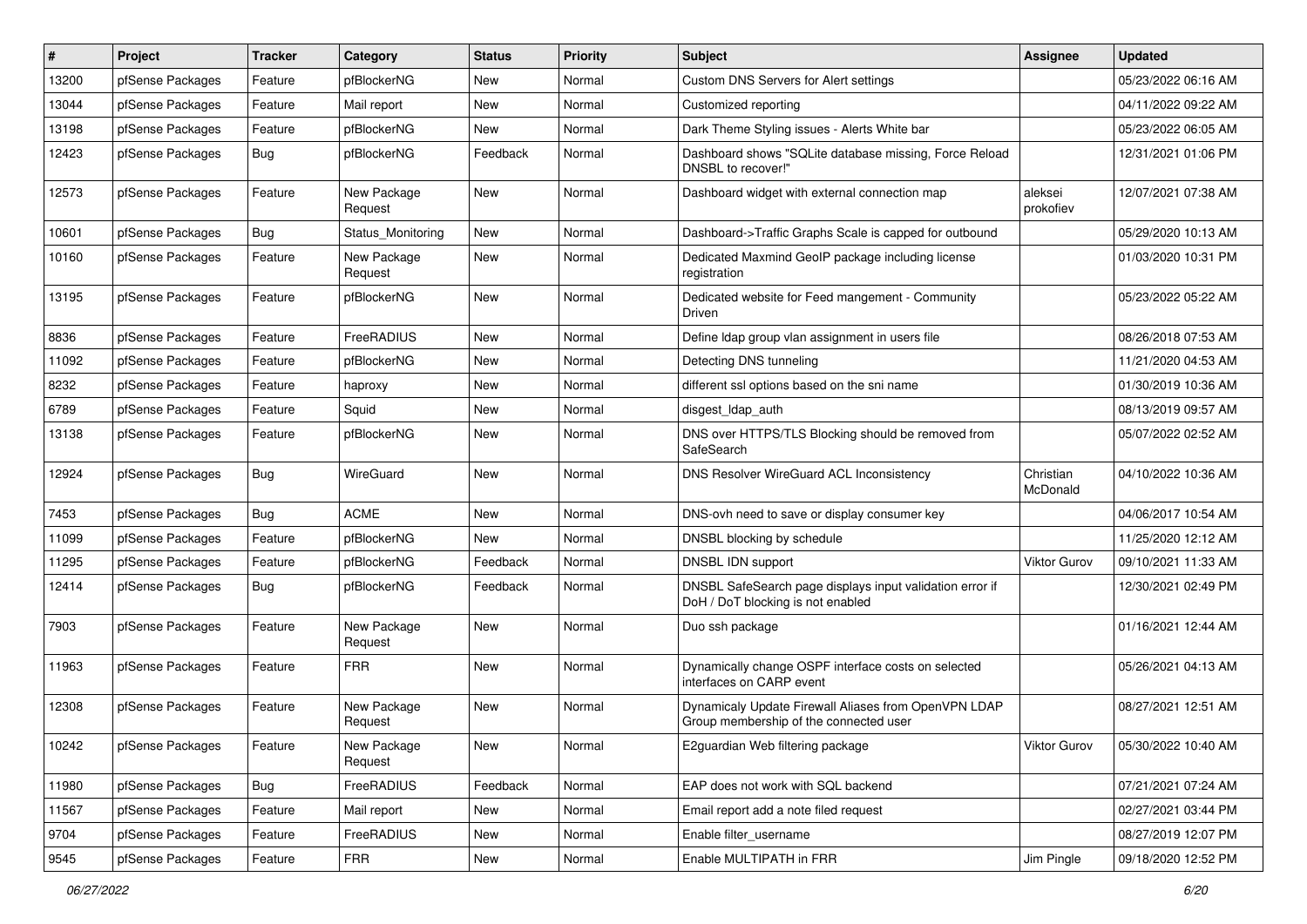| $\pmb{\#}$ | Project          | <b>Tracker</b> | Category                 | <b>Status</b> | Priority | <b>Subject</b>                                                                                                                                              | <b>Assignee</b>     | <b>Updated</b>      |
|------------|------------------|----------------|--------------------------|---------------|----------|-------------------------------------------------------------------------------------------------------------------------------------------------------------|---------------------|---------------------|
| 11414      | pfSense Packages | <b>Bug</b>     | pfBlockerNG              | <b>New</b>    | Normal   | Enabling feed "Public_DNS4_all" breaks some Google<br>services                                                                                              |                     | 02/13/2021 02:46 AM |
| 10871      | pfSense Packages | Feature        | FreeRADIUS               | Feedback      | Normal   | Extra time period counters for SQL backend                                                                                                                  | <b>Viktor Gurov</b> | 04/22/2022 02:19 AM |
| 7449       | pfSense Packages | Feature        | OpenVPN Client<br>Export | New           | Normal   | feature request for openypn-client-export package, add the<br>support for openypn up and down script, for mapping<br>network drive                          |                     | 08/06/2019 05:06 PM |
| 13199      | pfSense Packages | Feature        | pfBlockerNG              | New           | Normal   | Feed groups should not have the first listing in the group bar                                                                                              |                     | 05/23/2022 06:03 AM |
| 11026      | pfSense Packages | Feature        | FreeRADIUS               | <b>New</b>    | Low      | Feedback on Packages - FreeRADIUS package                                                                                                                   |                     | 11/02/2020 07:21 AM |
| 11227      | pfSense Packages | Feature        | pfBlockerNG              | <b>New</b>    | Normal   | Feeds update                                                                                                                                                |                     | 01/07/2021 12:11 AM |
| 11178      | pfSense Packages | Feature        | Filer                    | <b>New</b>    | Normal   | Filer do not ask what to do with previous filename                                                                                                          |                     | 12/31/2020 02:45 AM |
| 10426      | pfSense Packages | <b>Bug</b>     | Filer                    | Feedback      | Normal   | Filer must validate that File name is unig                                                                                                                  |                     | 04/20/2022 11:02 AM |
| 11180      | pfSense Packages | Bug            | Filer                    | Feedback      | Normal   | Filer run action for files on sync that wan't been modified                                                                                                 | Viktor Gurov        | 01/08/2021 07:27 AM |
| 11235      | pfSense Packages | <b>Bug</b>     | Filer                    | <b>New</b>    | Normal   | Filer run script when "state" unchanged                                                                                                                     |                     | 01/08/2021 07:24 AM |
| 11847      | pfSense Packages | Bug            | <b>FRR</b>               | Feedback      | Normal   | Filters not applied to PEER Groups                                                                                                                          | Viktor Gurov        | 07/30/2021 07:45 PM |
| 12667      | pfSense Packages | <b>Bug</b>     | WireGuard                | <b>New</b>    | Normal   | Firewall Crashed After Upgrading Wireguard                                                                                                                  |                     | 01/07/2022 09:18 AM |
| 13045      | pfSense Packages | Bug            | WireGuard                | New           | Normal   | Firewall floating rules ignore WireGuard traffic                                                                                                            |                     | 04/11/2022 09:40 AM |
| 11204      | pfSense Packages | <b>Bug</b>     | NET-SNMP                 | Feedback      | Normal   | Fix net-snmp logging to syslog                                                                                                                              | Jim Pingle          | 03/19/2021 05:10 AM |
| 10503      | pfSense Packages | Bug            | <b>FRR</b>               | New           | Normal   | Flapping any GW in multi-WAN influences restating all IPsec<br>tunnels in FRR which leads to dropping all IPsec VTI static<br>routes and related BGP issues |                     | 05/08/2020 07:51 PM |
| 8752       | pfSense Packages | <b>Bug</b>     | squidguard               | <b>New</b>    | Normal   | For SquidGuard in "Common ACL" menu "Target Rules List"<br>"access" option always stays with default value '---' for my<br>Target category                  |                     | 08/06/2018 05:53 AM |
| 11522      | pfSense Packages | Bug            | Zabbix                   | <b>New</b>    | Normal   | fping6 error                                                                                                                                                |                     | 02/24/2021 07:13 AM |
| 8589       | pfSense Packages | <b>Bug</b>     | FreeRADIUS               | New           | Normal   | FreeRadius 0.15.5 2 ignoring tunnelled-reply=no                                                                                                             |                     | 02/18/2019 03:40 PM |
| 8513       | pfSense Packages | <b>Bug</b>     | FreeRADIUS               | <b>New</b>    | High     | Freeradius 3.x Idap problem                                                                                                                                 |                     | 02/18/2019 05:22 PM |
| 10695      | pfSense Packages | Bug            | FreeRADIUS               | New           | Normal   | FreeRadius Accounting skipping MBs after reboot due to<br>power down                                                                                        |                     | 06/24/2020 04:49 AM |
| 8031       | pfSense Packages | Feature        | FreeRADIUS               | New           | Normal   | FreeRADIUS copy entry function                                                                                                                              |                     | 08/16/2019 01:01 PM |
| 11534      | pfSense Packages | Regression     | FreeRADIUS               | New           | High     | FreeRADIUS EAP anonymous connection forbidden<br>out-of-tunnel                                                                                              |                     | 07/14/2021 02:32 AM |
| 4506       | pfSense Packages | Feature        | FreeRADIUS               | New           | Normal   | FreeRADIUS groups/hunt groups                                                                                                                               |                     | 03/10/2015 08:51 PM |
| 11331      | pfSense Packages | Bug            | FreeRADIUS               | Feedback      | Normal   | FreeRADIUS latest package upgrade broke Plain Mac<br>Authentication                                                                                         | Viktor Gurov        | 01/30/2021 10:08 AM |
| 12982      | pfSense Packages | Bug            | FreeRADIUS               | New           | Normal   | FreeRadius RadReply table entries missing from pf                                                                                                           |                     | 06/19/2022 05:38 PM |
| 8516       | pfSense Packages | <b>Bug</b>     | FreeRADIUS               | New           | Normal   | FreeRADIUS requires settings re-saved after pfSense<br>upgrade                                                                                              | Jim Pingle          | 12/31/2021 05:58 PM |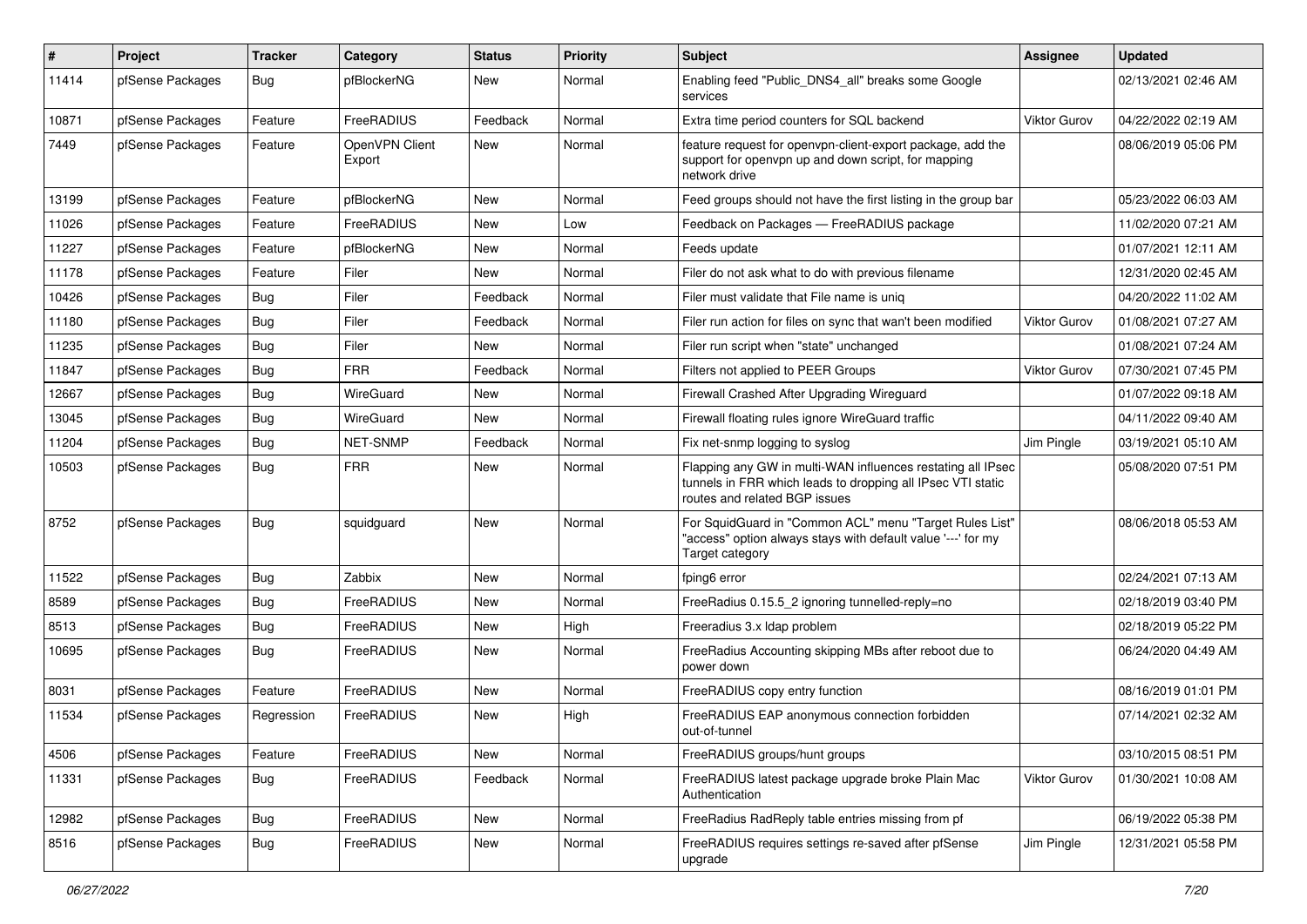| #     | Project          | <b>Tracker</b> | Category               | <b>Status</b>                 | Priority | <b>Subject</b>                                                                                                                                                          | Assignee            | <b>Updated</b>      |
|-------|------------------|----------------|------------------------|-------------------------------|----------|-------------------------------------------------------------------------------------------------------------------------------------------------------------------------|---------------------|---------------------|
| 10908 | pfSense Packages | Feature        | FreeRADIUS             | Feedback                      | Normal   | FreeRADIUS server certificate not using full CA chain                                                                                                                   | Viktor Gurov        | 04/22/2022 02:19 AM |
| 11802 | pfSense Packages | Bug            | FreeRADIUS             | <b>New</b>                    | Normal   | FreeRADIUS sync                                                                                                                                                         |                     | 05/10/2021 04:18 AM |
| 12742 | pfSense Packages | Bug            | FreeRADIUS             | Feedback                      | Normal   | freeRADIUS virtual-server-default: modules dailycounter,<br>monthlycounter, noresetcounter, expire_on_login in<br>authorize section prevent virtual server from loading |                     | 03/01/2022 12:45 PM |
| 12126 | pfSense Packages | Bug            | FreeRADIUS             | <b>New</b>                    | Normal   | freeradius3 0.15.7_31                                                                                                                                                   |                     | 10/11/2021 08:21 AM |
| 10935 | pfSense Packages | <b>Bug</b>     | <b>FRR</b>             | New                           | Normal   | FRR 0.6.7-6 - BGPD service recycled IPv6 without Route<br>Map                                                                                                           |                     | 12/30/2020 05:00 PM |
| 11206 | pfSense Packages | Feature        | <b>FRR</b>             | <b>Pull Request</b><br>Review | Normal   | <b>FRR 7.5</b>                                                                                                                                                          | Jim Pingle          | 01/08/2021 12:47 PM |
| 11836 | pfSense Packages | Bug            | <b>FRR</b>             | Assigned                      | Normal   | FRR ACCEPTFILTER unstable                                                                                                                                               | Viktor Gurov        | 02/14/2022 07:20 AM |
| 10516 | pfSense Packages | Bug            | <b>FRR</b>             | New                           | Normal   | <b>FRR Access list</b>                                                                                                                                                  |                     | 12/06/2020 11:02 PM |
| 11841 | pfSense Packages | <b>Bug</b>     | <b>FRR</b>             | New                           | Normal   | FRR access lists default bahavior changed to permit by<br>default                                                                                                       |                     | 04/22/2021 09:52 AM |
| 12965 | pfSense Packages | <b>Bug</b>     | <b>FRR</b>             | <b>Pull Request</b><br>Review | Normal   | FRR BFD peer configuration is handled incorrectly in some<br>cases                                                                                                      | <b>Viktor Gurov</b> | 03/22/2022 08:04 AM |
| 12951 | pfSense Packages | Bug            | <b>FRR</b>             | Feedback                      | Normal   | FRR cannot remove IPv6 routes                                                                                                                                           |                     | 03/22/2022 09:24 PM |
| 11650 | pfSense Packages | Bug            | <b>FRR</b>             | New                           | Very Low | FRR configuration broken on restore of manually edited<br>FRR config sections                                                                                           |                     | 03/10/2021 08:50 AM |
| 11377 | pfSense Packages | Bug            | <b>FRR</b>             | <b>Pull Request</b><br>Review | Normal   | <b>FRR</b> deinstall                                                                                                                                                    |                     | 03/10/2021 08:21 AM |
| 11936 | pfSense Packages | Bug            | <b>FRR</b>             | Incomplete                    | High     | FRR does not connect BGP when using password                                                                                                                            |                     | 05/19/2021 08:12 AM |
| 11477 | pfSense Packages | Bug            | <b>FRR</b>             | Feedback                      | Normal   | FRR does not recognize some BFD options                                                                                                                                 | Viktor Gurov        | 02/26/2021 10:52 PM |
| 11681 | pfSense Packages | Bug            | <b>FRR</b>             | Feedback                      | Normal   | FRR generates invalid BFD configuration after removing<br>interfaces                                                                                                    | <b>Viktor Gurov</b> | 07/14/2021 04:40 PM |
| 12889 | pfSense Packages | Feature        | <b>FRR</b>             | New                           | Normal   | FRR GUI add set ipv6 next-hop global                                                                                                                                    |                     | 03/02/2022 06:10 AM |
| 10789 | pfSense Packages | Feature        | <b>FRR</b>             | Feedback                      | Normal   | FRR integrated configuration and hitless reloads                                                                                                                        | Jim Pingle          | 01/20/2021 11:16 PM |
| 11961 | pfSense Packages | <b>Bug</b>     | <b>FRR</b>             | Feedback                      | Normal   | FRR OSPF add unwanted area 0 authentication to router<br>ospf                                                                                                           | <b>Viktor Gurov</b> | 09/16/2021 10:25 PM |
| 11835 | pfSense Packages | <b>Bug</b>     | <b>FRR</b>             | New                           | Normal   | FRR OSPF redistributed connected routes disappearing                                                                                                                    |                     | 04/22/2021 07:11 AM |
| 11158 | pfSense Packages | Bug            | <b>FRR</b>             | New                           | High     | <b>FRR Prefix Lists</b>                                                                                                                                                 |                     | 12/30/2020 04:55 PM |
| 11130 | pfSense Packages | Feature        | <b>FRR</b>             | Feedback                      | Normal   | FRR RIP support                                                                                                                                                         | Jim Pingle          | 12/31/2021 04:19 PM |
| 10294 | pfSense Packages | Bug            | <b>FRR</b>             | New                           | Normal   | FRR Route Counts Incorrect on Status Page                                                                                                                               | Jim Pingle          | 02/26/2020 11:08 AM |
| 9141  | pfSense Packages | Feature        | <b>FRR</b>             | New                           | Very Low | FRR xmlrpc                                                                                                                                                              | Jim Pingle          | 11/26/2018 07:49 AM |
| 11345 | pfSense Packages | Bug            | <b>FRR</b>             | Feedback                      | Normal   | FRR-OSPF - No "prefix-list" possible                                                                                                                                    | Jim Pingle          | 02/04/2021 11:03 PM |
| 8547  | pfSense Packages | Feature        | New Package<br>Request | New                           | Normal   | fwknop Port Knocking Package                                                                                                                                            |                     | 02/08/2021 12:17 PM |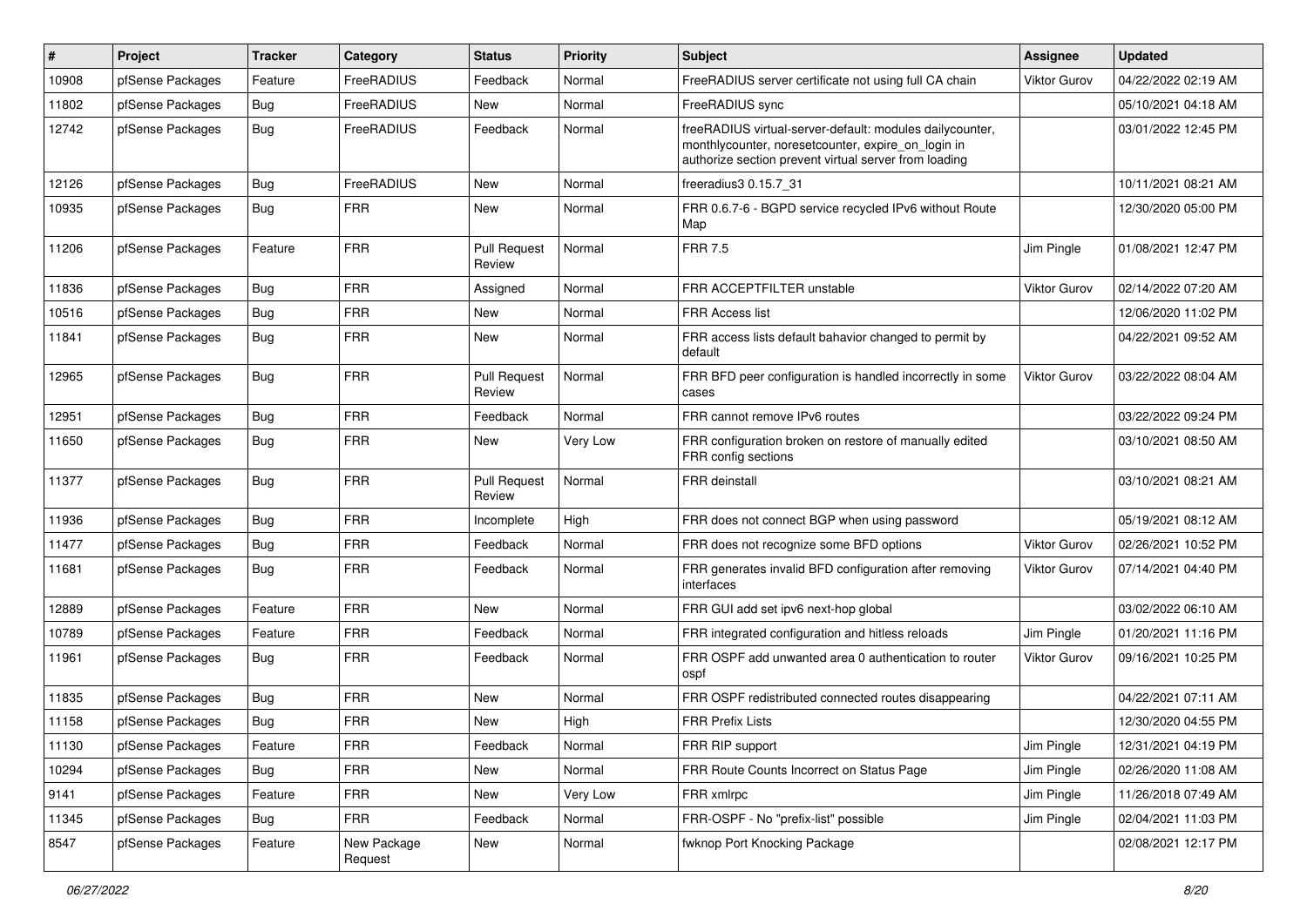| $\sharp$ | <b>Project</b>   | <b>Tracker</b> | Category               | <b>Status</b> | <b>Priority</b> | <b>Subject</b>                                                                             | <b>Assignee</b>     | <b>Updated</b>      |
|----------|------------------|----------------|------------------------|---------------|-----------------|--------------------------------------------------------------------------------------------|---------------------|---------------------|
| 12292    | pfSense Packages | Feature        | Suricata               | Feedback      | Normal          | GeoIP look on the Alerts, Blocked and Files pages                                          | <b>Viktor Gurov</b> | 08/23/2021 08:16 AM |
| 11266    | pfSense Packages | Feature        | AutoConfigBackup       | <b>New</b>    | Very Low        | Give an option to list restore point in "reverse" order/latest at<br>the top.              |                     | 01/19/2021 06:58 PM |
| 4503     | pfSense Packages | Feature        | New Package<br>Request | New           | Normal          | GNUGateKeeper H.323 Proxy Package                                                          |                     | 08/27/2019 02:54 AM |
| 6861     | pfSense Packages | <b>Bug</b>     | haproxy                | <b>New</b>    | Normal          | Ha-Proxy duplicated backend used in place of original<br>backend                           |                     | 02/18/2019 05:30 PM |
| 12427    | pfSense Packages | Todo           | haproxy                | New           | Normal          | ha-proxy: action order in the GUI is not keeped in the<br>resulting ha-proxy configuration |                     | 10/06/2021 07:02 AM |
| 13039    | pfSense Packages | Feature        | <b>AWS VPC</b>         | <b>New</b>    | Normal          | Handle transit gateway VPNs in the AWS VPN wizard                                          |                     | 04/11/2022 07:31 AM |
| 11937    | pfSense Packages | Bug            | haproxy                | Feedback      | Normal          | HAproxy "Use Client-IP" option breaks Captive Portal                                       | <b>Viktor Gurov</b> | 06/22/2021 08:48 AM |
| 13022    | pfSense Packages | Bug            | haproxy                | Feedback      | Normal          | HAProxy - Sub Frontends ignore Client verification CA<br>certificates                      |                     | 04/06/2022 12:55 PM |
| 11036    | pfSense Packages | Bug            | haproxy                | <b>New</b>    | Normal          | <b>HAproxy ACL</b>                                                                         |                     | 02/11/2022 11:27 AM |
| 8982     | pfSense Packages | Feature        | haproxy                | <b>New</b>    | Normal          | HAproxy ACL support for map in configuration UI                                            |                     | 06/25/2019 01:49 AM |
| 7039     | pfSense Packages | <b>Bug</b>     | haproxy                | Feedback      | Normal          | HAProxy backend configuration does not handle<br>intermediate CAs properly                 |                     | 04/21/2022 12:40 PM |
| 11000    | pfSense Packages | Bug            | haproxy                | <b>New</b>    | Very Low        | haproxy deprecated trick suggested                                                         |                     | 12/23/2020 02:55 PM |
| 9500     | pfSense Packages | <b>Bug</b>     | haproxy                | <b>New</b>    | Normal          | HAproxy does not delete non-applicable action config                                       |                     | 01/18/2022 06:28 AM |
| 11756    | pfSense Packages | Bug            | haproxy                | Feedback      | Normal          | HaProxy does not transfer backend states during reload                                     | Viktor Gurov        | 07/14/2021 01:21 PM |
| 9261     | pfSense Packages | <b>Bug</b>     | haproxy                | <b>New</b>    | Normal          | haproxy GUI failure                                                                        |                     | 01/08/2019 12:41 PM |
| 9247     | pfSense Packages | Bug            | haproxy                | New           | Low             | HAProxy multiple server selection on stats pages doesn't<br>work                           |                     | 01/02/2019 04:44 PM |
| 7462     | pfSense Packages | Bug            | haproxy                | <b>New</b>    | Normal          | HAproxy not rebinding properly after WAN DHCP IP change                                    |                     | 01/11/2018 09:15 AM |
| 11135    | pfSense Packages | Bug            | haproxy                | Feedback      | High            | HAproxy OCSP reponse crontab bug                                                           | <b>Viktor Gurov</b> | 09/10/2021 11:51 AM |
| 8902     | pfSense Packages | Bug            | haproxy                | <b>New</b>    | Normal          | HAproxy package not use custom DNS for lookup on apply<br>new config                       |                     | 09/16/2018 08:16 AM |
| 8869     | pfSense Packages | Feature        | haproxy                | <b>New</b>    | Normal          | HAproxy should use RFC 7919 DH parameter files                                             |                     | 10/17/2018 10:46 AM |
| 10779    | pfSense Packages | Feature        | haproxy                | Feedback      | Normal          | <b>HAProxy SSL/TLS Compatibility Mode</b>                                                  | <b>Viktor Gurov</b> | 04/22/2022 02:20 AM |
| 9077     | pfSense Packages | Feature        | haproxy                | New           | Normal          | haproxy UI: Add seperator lines                                                            |                     | 10/29/2018 06:06 AM |
| 6784     | pfSense Packages | <b>Bug</b>     | haproxy                | New           | Normal          | HAProxy version .48 will not use URL Table Alias for front<br>end listener                 |                     | 02/18/2019 05:32 PM |
| 13098    | pfSense Packages | Bug            | haproxy                | Feedback      | Low             | HAProxy Virtual IP broken link under Frontend setup                                        |                     | 04/27/2022 08:35 AM |
| 8121     | pfSense Packages | Feature        | haproxy                | <b>New</b>    | Normal          | haproxy, allow to generate backends even they don't seem<br>to be used                     |                     | 11/23/2017 04:04 AM |
| 11491    | pfSense Packages | Bug            | haproxy                | Feedback      | Normal          | haproxy-devel v0.62 2 - startup error 'httpchk'                                            | <b>Viktor Gurov</b> | 06/22/2021 08:46 AM |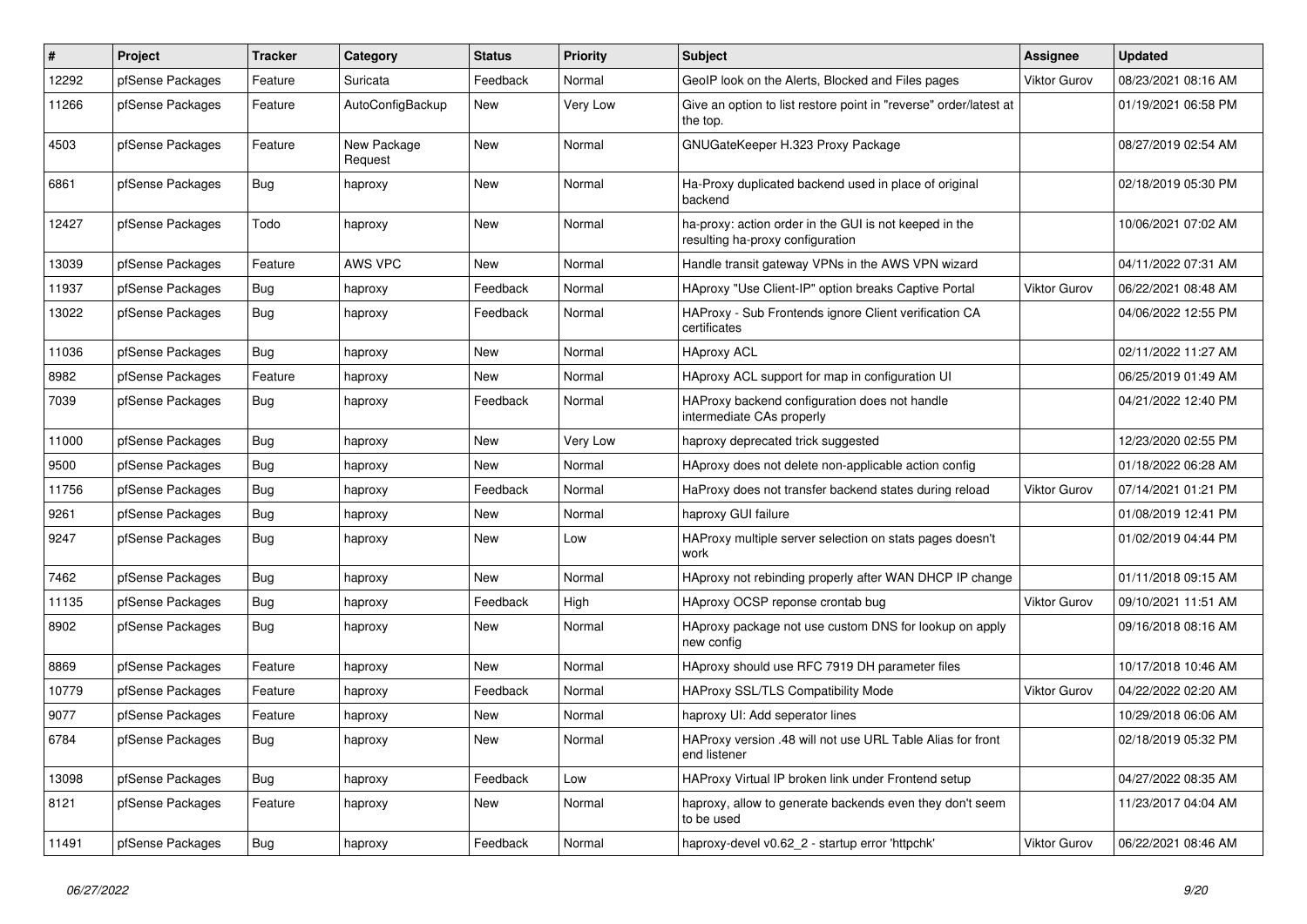| #     | Project          | <b>Tracker</b> | Category               | <b>Status</b> | <b>Priority</b> | <b>Subject</b>                                                                                  | <b>Assignee</b>       | <b>Updated</b>      |
|-------|------------------|----------------|------------------------|---------------|-----------------|-------------------------------------------------------------------------------------------------|-----------------------|---------------------|
| 8438  | pfSense Packages | Bug            | haproxy                | New           | High            | haproxy: can't use ACL for cert with http-response actions                                      |                       | 05/24/2018 01:12 PM |
| 9079  | pfSense Packages | Bug            | ntop                   | New           | Normal          | High CPU usage of ntopng even during IDLE and no<br>network traffic                             |                       | 12/16/2018 02:40 PM |
| 13180 | pfSense Packages | Bug            | pfBlockerNG            | New           | High            | High CPU Utilization with pfb_filter <sup>[]</sup> since PfBlockerNG<br>update to devel 3.1.0 4 |                       | 06/14/2022 08:00 AM |
| 6964  | pfSense Packages | <b>Bug</b>     | Suricata               | Feedback      | Normal          | Host OS Policy Assignment broken when using "Import" or<br>"Aliases" buttons                    | <b>Viktor Gurov</b>   | 08/20/2021 07:52 AM |
| 10796 | pfSense Packages | Feature        | Cellular               | Feedback      | Normal          | Huawei ME909u-521 support                                                                       |                       | 04/21/2022 12:40 PM |
| 9486  | pfSense Packages | Bug            | softflowd              | New           | Very Low        | ifindex values used for softflowd are incorrect                                                 |                       | 08/14/2019 02:30 PM |
| 12751 | pfSense Packages | Bug            | <b>FRR</b>             | New           | Normal          | Improve FRR route restoration after gateway events                                              |                       | 02/06/2022 11:07 PM |
| 13096 | pfSense Packages | Feature        | Snort                  | Feedback      | Normal          | Improve robustness of Snort Rules Update Log size<br>limitation logic                           | <b>Bill Meeks</b>     | 04/25/2022 12:22 PM |
| 11404 | pfSense Packages | Bug            | <b>FRR</b>             | Feedback      | Normal          | Incorrect prefix/access lists migration on update                                               | <b>Viktor Gurov</b>   | 02/18/2021 09:49 AM |
| 11837 | pfSense Packages | Feature        | <b>FRR</b>             | New           | Low             | Increase field length of FRR Networks in Access Lists and<br><b>Prefix Lists</b>                |                       | 04/22/2021 07:10 AM |
| 11777 | pfSense Packages | Bug            | <b>Unbound</b>         | <b>New</b>    | Very Low        | Input validation prevents DNS Resolver from being disabled                                      |                       | 04/05/2021 05:51 PM |
| 13261 | pfSense Packages | Bug            | sudo                   | Feedback      | Normal          | Input validation rejects empty "sudo" command list, but<br>GUI text says it can be empty        | Christopher<br>Cope   | 06/27/2022 07:19 AM |
| 10831 | pfSense Packages | Feature        | New Package<br>Request | <b>New</b>    | Very Low        | Integration of nntp-proxy into pfsense                                                          |                       | 08/13/2020 09:09 AM |
| 11343 | pfSense Packages | Bug            | <b>BIND</b>            | Feedback      | Low             | Invalid link to pfSense-pkg-bind changelog                                                      | <b>Viktor Gurov</b>   | 04/05/2022 08:12 AM |
| 12278 | pfSense Packages | Regression     | Zabbix                 | Feedback      | Normal          | Invalid plugin certificates() function name                                                     | <b>Viktor Gurov</b>   | 08/19/2021 05:52 AM |
| 12358 | pfSense Packages | Feature        | pfBlockerNG            | New           | Normal          | IP List Copy/Import/Export                                                                      |                       | 09/09/2021 01:56 PM |
| 13246 | pfSense Packages | Feature        | iperf                  | New           | Normal          | iperf3 service controls do not work                                                             |                       | 06/05/2022 06:51 PM |
| 12822 | pfSense Packages | Bug            | pfBlockerNG            | New           | Normal          | IPv4 Source ASN format not working                                                              |                       | 02/18/2022 10:47 AM |
| 11693 | pfSense Packages | <b>Bug</b>     | <b>FRR</b>             | Feedback      | Normal          | IPv6 static routing fails                                                                       | <b>Viktor Gurov</b>   | 04/26/2022 08:50 AM |
| 10297 | pfSense Packages | Feature        | FreeRADIUS             | Assigned      | Normal          | IPv6 user attributes                                                                            |                       | 04/21/2022 12:39 PM |
| 11848 | pfSense Packages | <b>Bug</b>     | Squid                  | New           | Normal          | Issue with squid cache download speed                                                           |                       | 04/23/2021 09:30 PM |
| 7411  | pfSense Packages | Todo           | ladvd                  | New           | Low             | LADVD Devices not wide enough                                                                   |                       | 10/22/2017 05:04 AM |
| 3962  | pfSense Packages | Bug            | ladvd                  | Confirmed     | Normal          | LADVD interface handling issues with lagg and bridge                                            |                       | 12/05/2016 01:59 PM |
| 11509 | pfSense Packages | Bug            | <b>LCDProc</b>         | New           | Low             | LCD package - not starting at boot - stop and start in Status<br>Window not possible            |                       | 02/23/2021 10:55 AM |
| 12084 | pfSense Packages | <b>Bug</b>     | <b>FRR</b>             | New           | Normal          | libfrr.so.0 error on SG-1100                                                                    |                       | 06/26/2021 08:22 AM |
| 12760 | pfSense Packages | Bug            | WireGuard              | New           | Normal          | Link-local addresses disallowed on Wireguard interfaces                                         | Christian<br>McDonald | 02/07/2022 03:50 AM |
| 10502 | pfSense Packages | <b>Bug</b>     | lldpd                  | In Progress   | Normal          | LLDP spamming errors on Netgate XG-7100                                                         |                       | 04/21/2022 12:39 PM |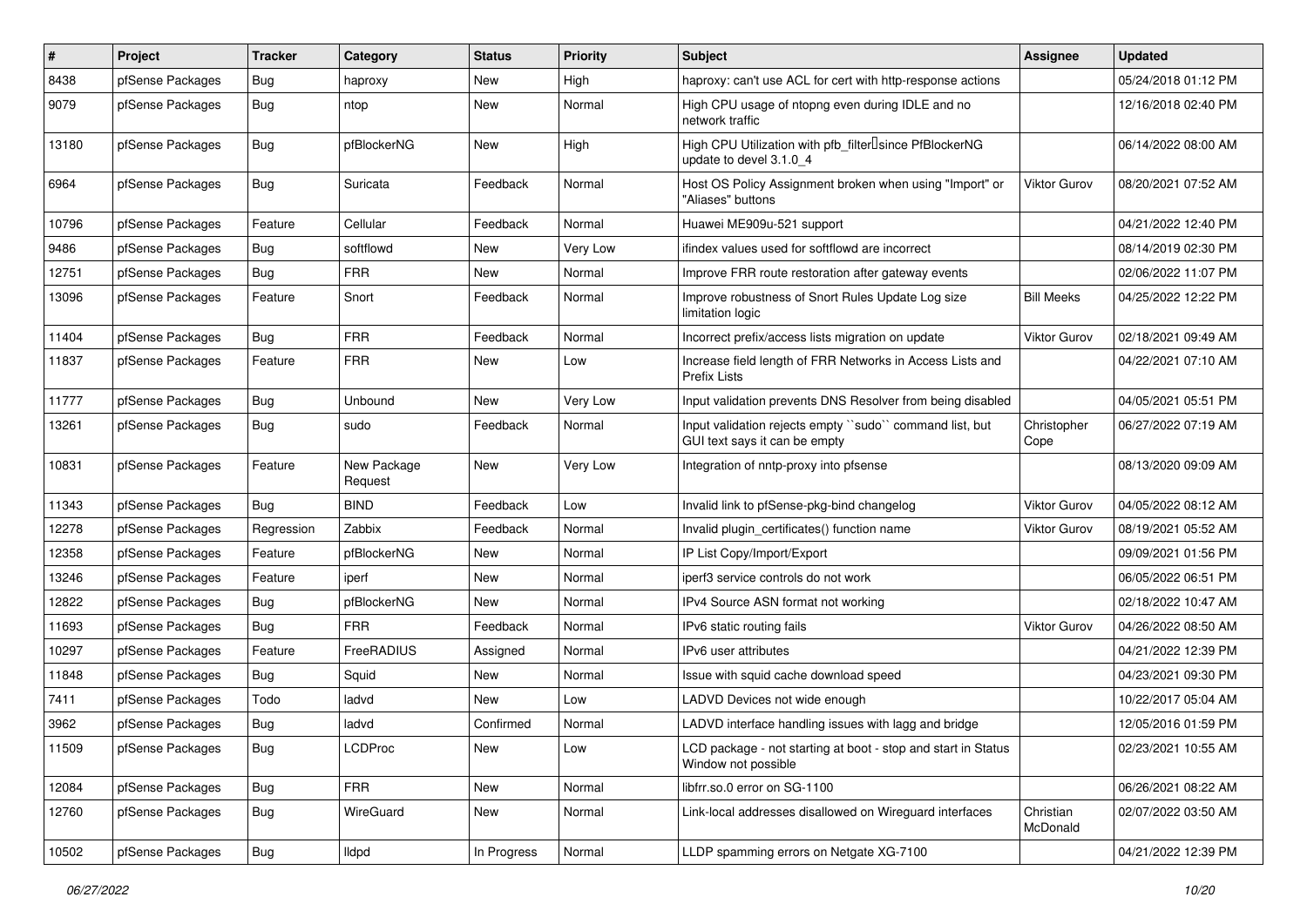| $\pmb{\#}$ | Project          | <b>Tracker</b> | Category                     | <b>Status</b> | <b>Priority</b> | <b>Subject</b>                                                                          | <b>Assignee</b>       | <b>Updated</b>      |
|------------|------------------|----------------|------------------------------|---------------|-----------------|-----------------------------------------------------------------------------------------|-----------------------|---------------------|
| 6651       | pfSense Packages | Feature        | <b>FRR</b>                   | Feedback      | Normal          | Loopback interfaces                                                                     | Christian<br>McDonald | 12/25/2021 02:42 PM |
| 13053      | pfSense Packages | <b>Bug</b>     | <b>ACME</b>                  | New           | Normal          | LoopiaAPI error handling                                                                |                       | 05/05/2022 10:58 AM |
| 8315       | pfSense Packages | Bug            | Mail report                  | Feedback      | Normal          | Mail Report mail report send() behavior different than<br>notify_via_smtp()             | Jim Pingle            | 09/24/2019 10:12 AM |
| 12033      | pfSense Packages | Bug            | pfBlockerNG                  | New           | Normal          | maxmindb and sqlite3 modules not found                                                  |                       | 10/01/2021 04:42 AM |
| 13202      | pfSense Packages | Bug            | pfBlockerNG                  | New           | Normal          | Missing Protocols on IP Feed Groups Advanced<br>Inbound/Outbound Firewall Rule settings |                       | 05/23/2022 08:58 AM |
| 9648       | pfSense Packages | Feature        | haproxy                      | New           | Very Low        | Multiple node Sync HAProxy configuration to backup CARP<br>members via XMLRPC.          |                       | 07/25/2019 10:04 AM |
| 9973       | pfSense Packages | Feature        | <b>NRPE</b>                  | New           | Normal          | Nagios NRPE package isn't IPv6 capable                                                  |                       | 12/20/2019 03:15 PM |
| 10990      | pfSense Packages | <b>Bug</b>     | <b>NET-SNMP</b>              | Feedback      | Normal          | net-snmp IPv6 listen address needs to be wrapped in<br>square brackets                  |                       | 03/19/2021 05:09 AM |
| 11610      | pfSense Packages | <b>Bug</b>     | <b>NET-SNMP</b>              | New           | Normal          | NET-SNMP is not setting the correct permissions on AgentX                               |                       | 06/28/2021 07:54 AM |
| 11970      | pfSense Packages | Bug            | Coreboot                     | New           | Normal          | Netgate Firmware Upgrade Doesn't Work on XG-2758                                        |                       | 04/21/2022 12:39 PM |
| 12073      | pfSense Packages | <b>Bug</b>     | <b>NET-SNMP</b>              | Feedback      | Normal          | netsnmptrapd.conf syntax is wrong                                                       |                       | 04/21/2022 12:40 PM |
| 11138      | pfSense Packages | Feature        | FreeRADIUS                   | New           | Normal          | new WebGUI checkboxes needed                                                            |                       | 12/07/2020 08:28 AM |
| 12656      | pfSense Packages | Feature        | New Package<br>Request       | New           | Normal          | <b>NextDNS</b>                                                                          |                       | 01/31/2022 01:50 AM |
| 11592      | pfSense Packages | <b>Bug</b>     | node exporter                | New           | Normal          | Node exporter can not read system statistics                                            |                       | 10/15/2021 09:37 PM |
| 11515      | pfSense Packages | <b>Bug</b>     | node exporter                | Feedback      | Normal          | node exporter 0.18.1 1 - Unable to interact or start the<br>service from web ui         | Viktor Gurov          | 07/14/2021 12:37 PM |
| 11182      | pfSense Packages | Bug            | <b>NRPE</b>                  | <b>New</b>    | Normal          | NRPE in HA syncs the bind IP                                                            |                       | 12/01/2021 02:15 AM |
| 5174       | pfSense Packages | Feature        | <b>NRPE</b>                  | New           | Normal          | nrpe: check sensors doesnt work, missing Imsensors                                      |                       | 11/15/2015 12:49 AM |
| 11530      | pfSense Packages | <b>Bug</b>     | ntop                         | Feedback      | Low             | ntopng 4.2 needs to be updated to 4.3, Bug when accessing<br>a host for details         |                       | 03/05/2022 08:35 PM |
| 7000       | pfSense Packages | Feature        | ntop                         | New           | Normal          | ntopng historical data needs to be reworked                                             |                       | 01/14/2017 09:20 AM |
| 11274      | pfSense Packages | <b>Bug</b>     | ntop                         | Feedback      | Normal          | ntopng https web server does not present full certificate<br>chain                      | Viktor Gurov          | 01/28/2021 09:51 AM |
| 10783      | pfSense Packages | <b>Bug</b>     | ntop                         | New           | Normal          | NtopNG is very unstable on arm64                                                        |                       | 07/22/2020 09:07 AM |
| 9143       | pfSense Packages | <b>Bug</b>     | ntop                         | New           | Normal          | ntopng not displaying values in historical correctly                                    |                       | 11/22/2018 07:24 AM |
| 12444      | pfSense Packages | <b>Bug</b>     | ntop                         | New           | Normal          | ntopng throws errors when viewing single host                                           |                       | 10/11/2021 12:39 PM |
| 10370      | pfSense Packages | Bug            | ntop                         | New           | Normal          | ntopng Timeseries not send to InfluxDB                                                  |                       | 03/30/2020 09:42 AM |
| 9537       | pfSense Packages | Bug            | <b>Status Traffic Totals</b> | <b>New</b>    | Normal          | One month offset in displayed data between time changes                                 | <b>Jared Dillard</b>  | 05/01/2020 08:27 AM |
| 12506      | pfSense Packages | <b>Bug</b>     | Suricata                     | Feedback      | Normal          | Only selected instance is restarted on suppress list change                             | Viktor Gurov          | 12/01/2021 04:43 AM |
| 13247      | pfSense Packages | Bug            | open-vm-tools                | New           | Low             | Open-VM-Tools service actions do not work                                               |                       | 06/05/2022 07:09 PM |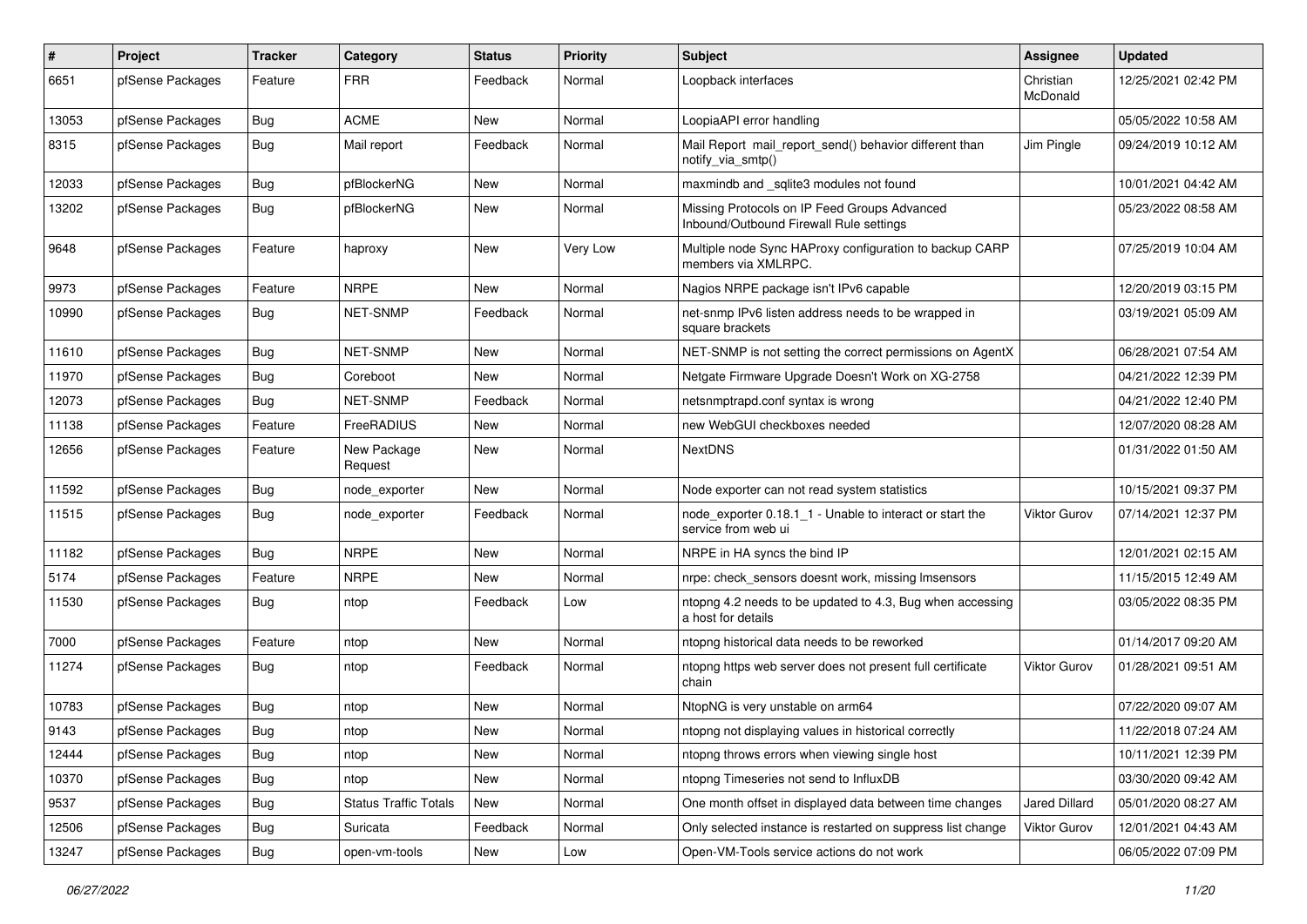| $\#$  | Project          | <b>Tracker</b> | Category                 | <b>Status</b>                 | <b>Priority</b> | <b>Subject</b>                                                                                                         | <b>Assignee</b>     | <b>Updated</b>      |
|-------|------------------|----------------|--------------------------|-------------------------------|-----------------|------------------------------------------------------------------------------------------------------------------------|---------------------|---------------------|
| 8517  | pfSense Packages | Feature        | New Package<br>Request   | New                           | Normal          | OpenConnect client                                                                                                     |                     | 08/13/2019 10:01 AM |
| 8148  | pfSense Packages | Feature        | OpenVPN Client<br>Export | New                           | Very Low        | OpenVPN - Output Windows Client .MSI Installer for GPO<br>deployment                                                   |                     | 11/30/2017 01:24 PM |
| 7699  | pfSense Packages | Feature        | OpenVPN Client<br>Export | New                           | Normal          | OpenVPN Client Export - Default Gateway                                                                                |                     | 08/19/2019 03:32 PM |
| 12475 | pfSense Packages | <b>Bug</b>     | OpenVPN Client<br>Export | Feedback                      | Normal          | OpenVPN Client Export does not show certificate without<br>private key                                                 | Jim Pingle          | 02/17/2022 08:24 AM |
| 9085  | pfSense Packages | Feature        | OpenVPN Client<br>Export | New                           | Low             | OpenVPN connect/disconnect scripts                                                                                     |                     | 08/13/2019 09:15 AM |
| 10570 | pfSense Packages | Feature        | OpenVPN Client<br>Export | New                           | Very Low        | OpenVPN Export for iOS should use .ovpn12 for certs and<br>private key                                                 |                     | 05/19/2020 10:12 AM |
| 11165 | pfSense Packages | Feature        | OpenVPN Client<br>Export | <b>New</b>                    | Very Low        | OpenVPN Exporter - Allow for name customization                                                                        |                     | 07/10/2021 12:58 PM |
| 13284 | pfSense Packages | Feature        | FreeRADIUS               | <b>New</b>                    | Normal          | Option to define "Issuer" in OPT configuration.                                                                        | Jakob<br>Nordgarden | 06/19/2022 12:10 PM |
| 11749 | pfSense Packages | Feature        | pfBlockerNG              | <b>New</b>                    | Normal          | Option to disable NAT rule creation                                                                                    |                     | 04/06/2021 11:45 PM |
| 13160 | pfSense Packages | Feature        | Status_Monitoring        | <b>Pull Request</b><br>Review | Normal          | Option to sort monitoring graph views                                                                                  |                     | 05/13/2022 12:06 PM |
| 13043 | pfSense Packages | Bug            | WireGuard                | New                           | Normal          | OSPF over Wirequard interface doesn't populate neighbors<br>after reboot                                               |                     | 04/11/2022 09:22 AM |
| 9616  | pfSense Packages | Feature        | New Package<br>Request   | New                           | Normal          | Package for Docs                                                                                                       |                     | 03/26/2020 06:34 AM |
| 10526 | pfSense Packages | <b>Bug</b>     | pfBlockerNG              | New                           | Normal          | Package pfBlockerNG Crashes on Alert view                                                                              |                     | 05/04/2020 08:59 AM |
| 7954  | pfSense Packages | Bug            | Squid                    | Confirmed                     | Normal          | Package upgrade/reinstall gets stuck on deinstall if the<br>package-provided service is not running                    |                     | 10/18/2017 12:04 PM |
| 13209 | pfSense Packages | Bug            | pfBlockerNG              | New                           | Low             | Parsing Filter log by pfBlockerNG creates IP Block log with<br>Source/Destination mixed up or wrong Direcion           | <b>Viktor Gurov</b> | 05/25/2022 03:50 AM |
| 13154 | pfSense Packages | <b>Bug</b>     | pfBlockerNG              | Confirmed                     | Normal          | pfBlocker causing excessive CPU load                                                                                   |                     | 06/14/2022 01:14 PM |
| 11398 | pfSense Packages | Bug            | pfBlockerNG              | <b>New</b>                    | Normal          | pfBlocker upgrade hangs forever                                                                                        |                     | 04/21/2022 12:39 PM |
| 12706 | pfSense Packages | <b>Bug</b>     | pfBlockerNG              | Feedback                      | Normal          | pfBlockerNG and unbound does not work after switching<br>/var to RAM disk                                              | Viktor Gurov        | 03/24/2022 10:47 AM |
| 11261 | pfSense Packages | Bug            | pfBlockerNG              | New                           | Normal          | pfBlockerNG ASN numbers in IPv4 (/IPv6) Custom_List<br>generate error(s) "Invalid numeric literal at line 1, column 7" |                     | 01/28/2021 08:34 AM |
| 10164 | pfSense Packages | Bug            | pfBlockerNG              | New                           | Normal          | pfBlockerNG dashboard widget position is not maintained<br>when updating                                               |                     | 01/06/2020 10:06 AM |
| 12330 | pfSense Packages | Bug            | pfBlockerNG              | Feedback                      | Normal          | pfBlockerNG devel creating invalid NAT rules on boot                                                                   |                     | 04/21/2022 12:40 PM |
| 9662  | pfSense Packages | Bug            | pfBlockerNG              | New                           | Normal          | PfblockerNG do not update after pfsense reboot and wait for<br>next cron task                                          |                     | 08/20/2019 09:00 AM |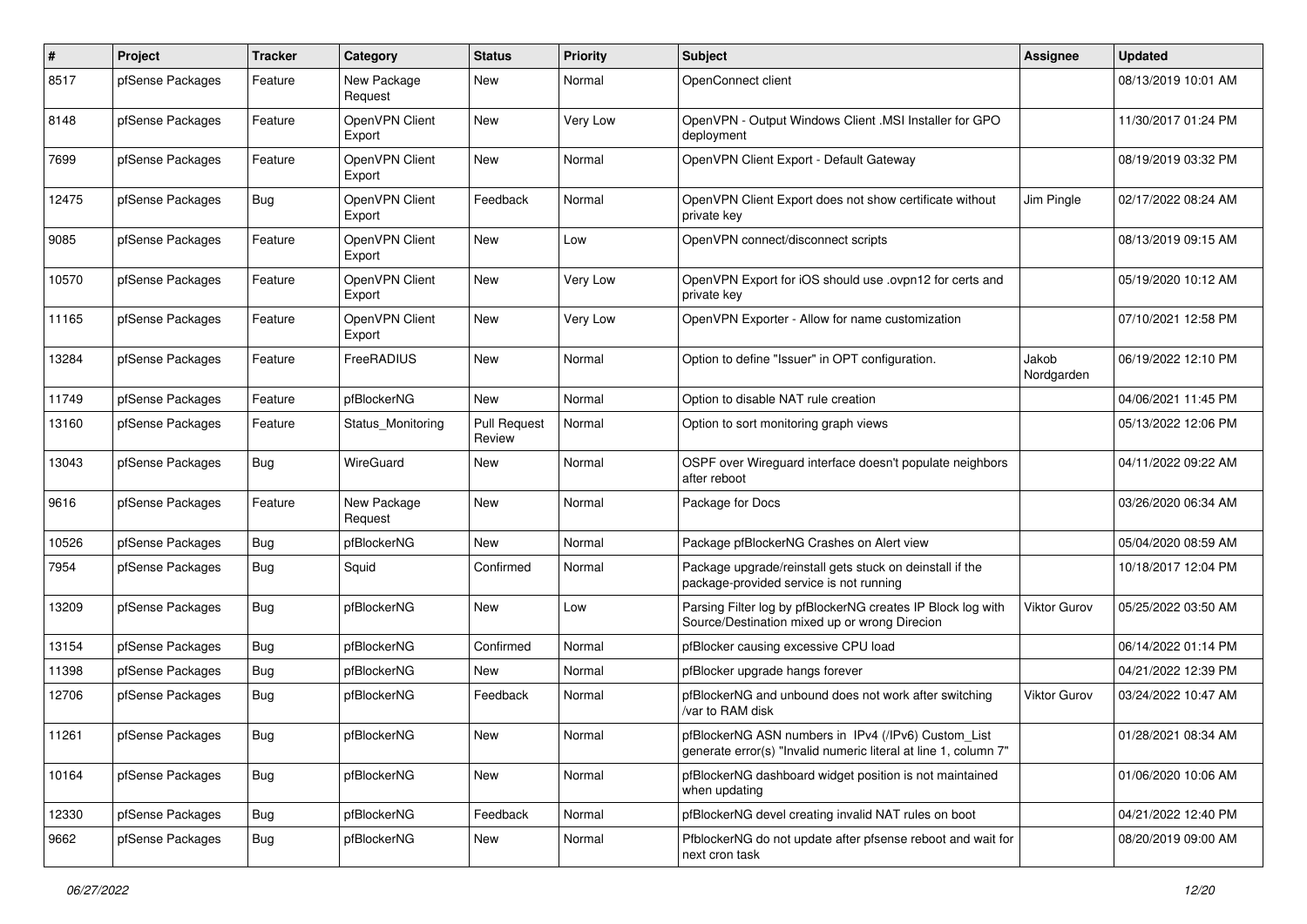| $\sharp$ | Project          | <b>Tracker</b> | Category      | <b>Status</b>                 | Priority | <b>Subject</b>                                                                                        | Assignee            | <b>Updated</b>      |
|----------|------------------|----------------|---------------|-------------------------------|----------|-------------------------------------------------------------------------------------------------------|---------------------|---------------------|
| 13156    | pfSense Packages | Regression     | pfBlockerNG   | <b>New</b>                    | Normal   | pfBlockerNG IP block stats do not work                                                                |                     | 06/13/2022 08:16 PM |
| 12932    | pfSense Packages | Feature        | pfBlockerNG   | <b>New</b>                    | High     | pfblockerng per user whitelist                                                                        |                     | 03/11/2022 11:08 AM |
| 11209    | pfSense Packages | Feature        | pfBlockerNG   | New                           | Normal   | pfBlockerNG soft blocking                                                                             |                     | 01/01/2021 02:07 PM |
| 10252    | pfSense Packages | Bug            | pfBlockerNG   | <b>New</b>                    | High     | pfblockerng-devel                                                                                     |                     | 02/11/2020 05:18 PM |
| 12918    | pfSense Packages | Feature        | pfBlockerNG   | <b>New</b>                    | Normal   | pfBlockerNG-devel changes from xmlrpc sync do not take<br>effect immediately                          |                     | 03/07/2022 02:29 PM |
| 12916    | pfSense Packages | <b>Bug</b>     | pfBlockerNG   | <b>New</b>                    | Normal   | pfBlockerNG-devel cron job does not trigger xmlrpc sync                                               | <b>Viktor Gurov</b> | 04/11/2022 12:55 PM |
| 10253    | pfSense Packages | Bug            | pfBlockerNG   | <b>New</b>                    | Normal   | pfblockerng-devel uses user interface for VIP causing<br>issues with other services                   |                     | 02/11/2020 09:17 AM |
| 9724     | pfSense Packages | Bug            | pfBlockerNG   | <b>New</b>                    | High     | pfblockerng-firewall-filter-service-will-not-start                                                    |                     | 09/05/2019 06:32 AM |
| 10278    | pfSense Packages | Bug            | pfBlockerNG   | New                           | Normal   | pfBlockerNG: Formatting issue on DNSBL stats page                                                     |                     | 02/24/2020 01:36 PM |
| 10590    | pfSense Packages | <b>Bug</b>     | pfBlockerNG   | <b>New</b>                    | Normal   | pfBlockerNG: Invalid argument supplied for foreach()                                                  |                     | 05/26/2020 08:22 AM |
| 11260    | pfSense Packages | Feature        | pfBlockerNG   | New                           | Normal   | pfBlockerNG: predefined ASN groups for Google,<br>Facebook, Apple, etc with useful selections         |                     | 01/18/2021 03:46 PM |
| 11040    | pfSense Packages | <b>Bug</b>     | pfBlockerNG   | <b>New</b>                    | Normal   | pfb filter core faults when clearing firewall log                                                     |                     | 11/07/2020 01:44 PM |
| 6471     | pfSense Packages | <b>Bug</b>     | squidguard    | <b>New</b>                    | Normal   | pfsense 2.3.1 squidguard -> common ACL -> Target Rules<br>List missing                                |                     | 06/08/2016 06:22 PM |
| 6521     | pfSense Packages | <b>Bug</b>     | squidguard    | <b>New</b>                    | Normal   | pfsense 2.3.1 squidguard -> Groups ACL -> Target Rules<br>List missing                                |                     | 06/25/2016 10:49 PM |
| 11525    | pfSense Packages | Bug            | Suricata      | New                           | Normal   | pfsense 2.5.0 release version for vlan issue to suricata                                              |                     | 11/11/2021 08:16 AM |
| 10760    | pfSense Packages | Bug            | <b>BIND</b>   | New                           | High     | pfSense BIND 9.14.12 server terminates due to assertion<br>failure                                    |                     | 07/11/2020 04:53 PM |
| 10693    | pfSense Packages | Bug            | <b>BIND</b>   | <b>New</b>                    | Normal   | pfSense Bind Zone Editor UI does not update zone serial<br>number when a change is made               |                     | 09/01/2021 12:51 AM |
| 10279    | pfSense Packages | <b>Bug</b>     | open-vm-tools | New                           | Normal   | pfSense's OpenVM Tools on ESXi 6.7 no longer provides<br>guest vm functionality                       |                     | 03/01/2020 06:07 PM |
| 11898    | pfSense Packages | <b>Bug</b>     | apcupsd       | New                           | Normal   | PHP error from apcupsd dashboard widget                                                               |                     | 05/07/2021 09:12 AM |
| 10692    | pfSense Packages | <b>Bug</b>     | PIMD          | Feedback                      | Normal   | PIMD starts twice at boot                                                                             |                     | 04/21/2022 12:40 PM |
| 12538    | pfSense Packages | Bug            | <b>PIMD</b>   | New                           | Normal   | PIMD sub-interface bug                                                                                |                     | 11/20/2021 09:44 PM |
| 12907    | pfSense Packages | <b>Bug</b>     | <b>PIMD</b>   | Feedback                      | Normal   | PIMD: Nonexistent interfaces should be hidden/disabled in<br>pimd.conf before bringing up the service |                     | 03/07/2022 03:51 PM |
| 11827    | pfSense Packages | Feature        | <b>ACME</b>   | New                           | Normal   | Please include acme deploy folder/scripts                                                             |                     | 03/06/2022 04:31 AM |
| 11163    | pfSense Packages | Feature        | <b>ACME</b>   | <b>Pull Request</b><br>Review | Normal   | Preferred Chain option                                                                                |                     | 10/18/2021 09:10 AM |
| 11826    | pfSense Packages | Feature        | <b>ACME</b>   | <b>New</b>                    | Normal   | Preserve acme SAN Method parameters for new cert<br>creations                                         |                     | 04/20/2021 02:02 PM |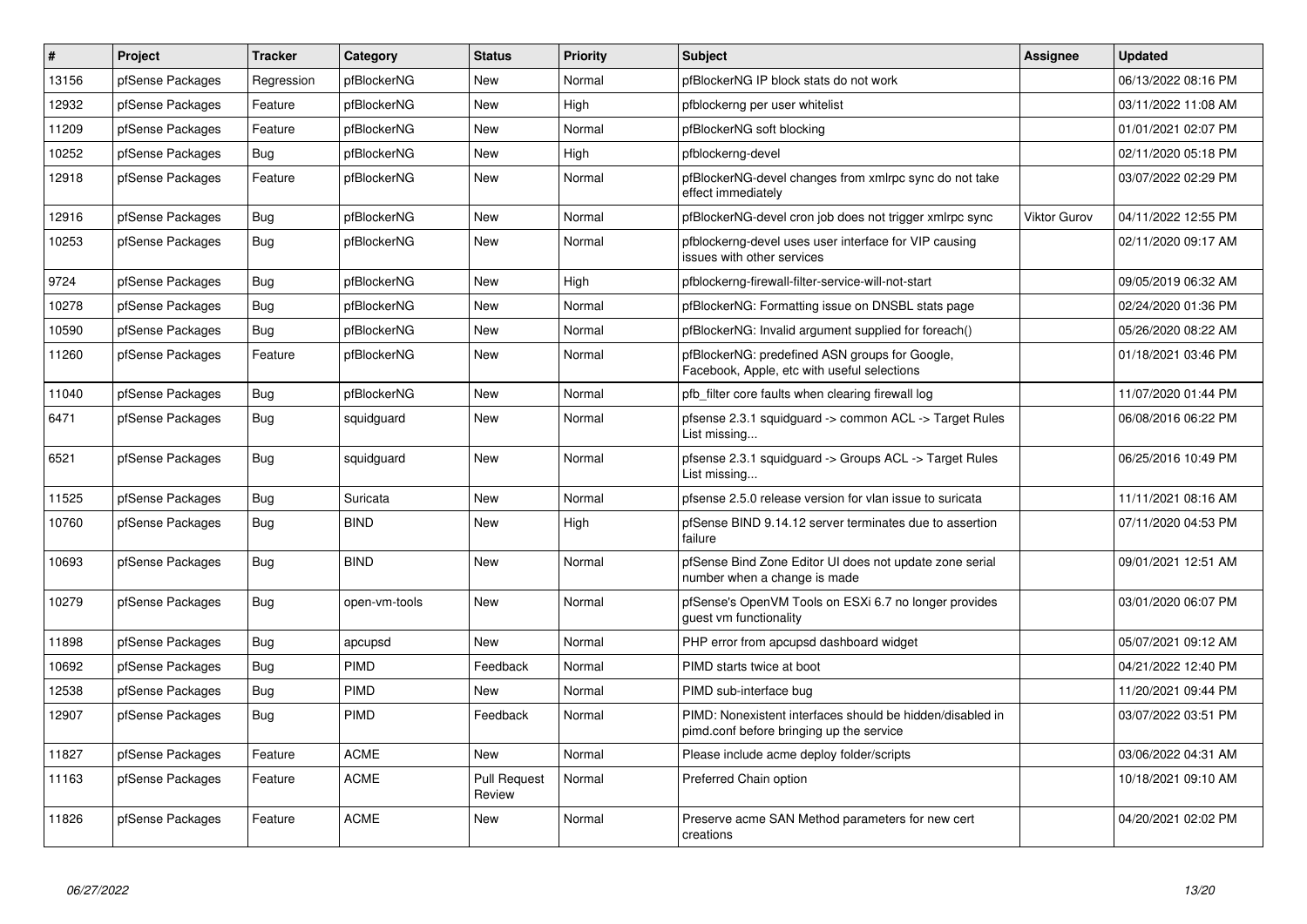| $\pmb{\#}$ | Project          | <b>Tracker</b> | Category                 | <b>Status</b> | Priority        | <b>Subject</b>                                                                                  | <b>Assignee</b> | <b>Updated</b>      |
|------------|------------------|----------------|--------------------------|---------------|-----------------|-------------------------------------------------------------------------------------------------|-----------------|---------------------|
| 6176       | pfSense Packages | Feature        | OpenVPN Client<br>Export | <b>New</b>    | Normal          | Privilege for OpenVPN Client Export                                                             |                 | 10/05/2020 07:33 AM |
| 13197      | pfSense Packages | Feature        | pfBlockerNG              | New           | Normal          | Put a Single donation link and a proper patreon lin in the<br>pfBlocker Support Banner / Widget |                 | 05/23/2022 05:35 AM |
| 12179      | pfSense Packages | Feature        | qemu-guest-agent         | <b>New</b>    | Normal          | QEMU package                                                                                    |                 | 07/30/2021 08:02 AM |
| 8264       | pfSense Packages | Bug            | FreeRADIUS               | New           | Normal          | Radiusd restart on WAN change results in freeradius not<br>running (and possible solution)      |                 | 04/21/2022 12:39 PM |
| 11185      | pfSense Packages | Bug            | ntop                     | Feedback      | Normal          | Redis service stopping before NtopNg                                                            |                 | 04/21/2022 12:40 PM |
| 13194      | pfSense Packages | Bug            | pfBlockerNG              | New           | Normal          | Remove dead Malc0de feed                                                                        |                 | 05/23/2022 05:16 AM |
| 12351      | pfSense Packages | Todo           | pfBlockerNG              | Feedback      | Normal          | Remove non-functional feeds                                                                     | Viktor Gurov    | 02/04/2022 02:29 PM |
| 13196      | pfSense Packages | Feature        | pfBlockerNG              | <b>New</b>    | Normal          | remove NoVirusThanks feed                                                                       |                 | 05/23/2022 06:05 AM |
| 10188      | pfSense Packages | Bug            | pfBlockerNG              | <b>New</b>    | Normal          | Reputation tab is not working                                                                   |                 | 01/24/2020 10:06 AM |
| 10347      | pfSense Packages | Feature        | OpenVPN Client<br>Export | <b>New</b>    | Normal          | Request to add pull-filter                                                                      |                 | 07/29/2020 08:11 AM |
| 9348       | pfSense Packages | Bug            | <b>ACME</b>              | <b>New</b>    | Normal          | Results of Acme certificate issuance/renewal are not<br>properly formatted                      |                 | 02/22/2019 12:08 PM |
| 12653      | pfSense Packages | Regression     | <b>FRR</b>               | Feedback      | Normal          | RIP related startup error                                                                       | Viktor Gurov    | 12/30/2021 08:37 AM |
| 11823      | pfSense Packages | Feature        | <b>FRR</b>               | <b>New</b>    | Normal          | Route handling enhancements                                                                     |                 | 04/19/2021 06:23 PM |
| 12338      | pfSense Packages | Bug            | <b>RRD Summary</b>       | <b>New</b>    | Normal          | RRD Summary does not report data on 3100                                                        |                 | 04/15/2022 02:54 PM |
| 12865      | pfSense Packages | Todo           | <b>RRD Summary</b>       | Feedback      | Normal          | <b>RRD Summary improvements</b>                                                                 | Viktor Gurov    | 03/04/2022 12:20 PM |
| 12643      | pfSense Packages | Regression     | Suricata                 | Feedback      | Normal          | Rule categories are cleared after clicking the save button on<br>the Global Settings page       |                 | 12/30/2021 03:44 AM |
| 12963      | pfSense Packages | Feature        | Nmap                     | Feedback      | Normal          | Run nmap scans in the background                                                                | Jim Pingle      | 06/06/2022 06:55 PM |
| 11155      | pfSense Packages | Feature        | pfBlockerNG              | Feedback      | Normal          | SafeSearch AAAA                                                                                 | Viktor Gurov    | 02/05/2021 04:54 AM |
| 11248      | pfSense Packages | Feature        | squidguard               | Feedback      | Normal          | SafeSearch update                                                                               | Viktor Gurov    | 01/28/2021 10:01 AM |
| 3424       | pfSense Packages | Feature        | New Package<br>Request   | New           | Normal          | <b>SCEP</b> server                                                                              |                 | 08/13/2019 10:02 AM |
| 13179      | pfSense Packages | Feature        | pfBlockerNG              | <b>New</b>    | High            | Search based on CIDR                                                                            |                 | 05/17/2022 09:45 AM |
| 11746      | pfSense Packages | <b>Bug</b>     | FreeRADIUS               | Feedback      | Normal          | Second LDAP server configuration misses the ipaNThash<br>control attribute                      | Viktor Gurov    | 07/14/2021 01:44 PM |
| 9700       | pfSense Packages | Feature        | Squid                    | Feedback      | Normal          | Secure Squid HTTPS Proxy                                                                        |                 | 01/25/2022 06:39 PM |
| 13292      | pfSense Packages | Feature        | <b>ACME</b>              | <b>New</b>    | Normal          | Separator                                                                                       |                 | 06/21/2022 12:06 PM |
| 11490      | pfSense Packages | Bug            | Service Watchdog         | <b>New</b>    | <b>Very Low</b> | Service Watchdog - Impacts Reboots and Package Updates                                          |                 | 02/22/2021 12:07 PM |
| 13255      | pfSense Packages | Todo           | OpenVPN Client<br>Export | <b>New</b>    | Normal          | Set PKCS#12 algorithm when exporting OpenVPN ZIP or<br>Windows bundles                          | Jim Pingle      | 06/08/2022 10:37 AM |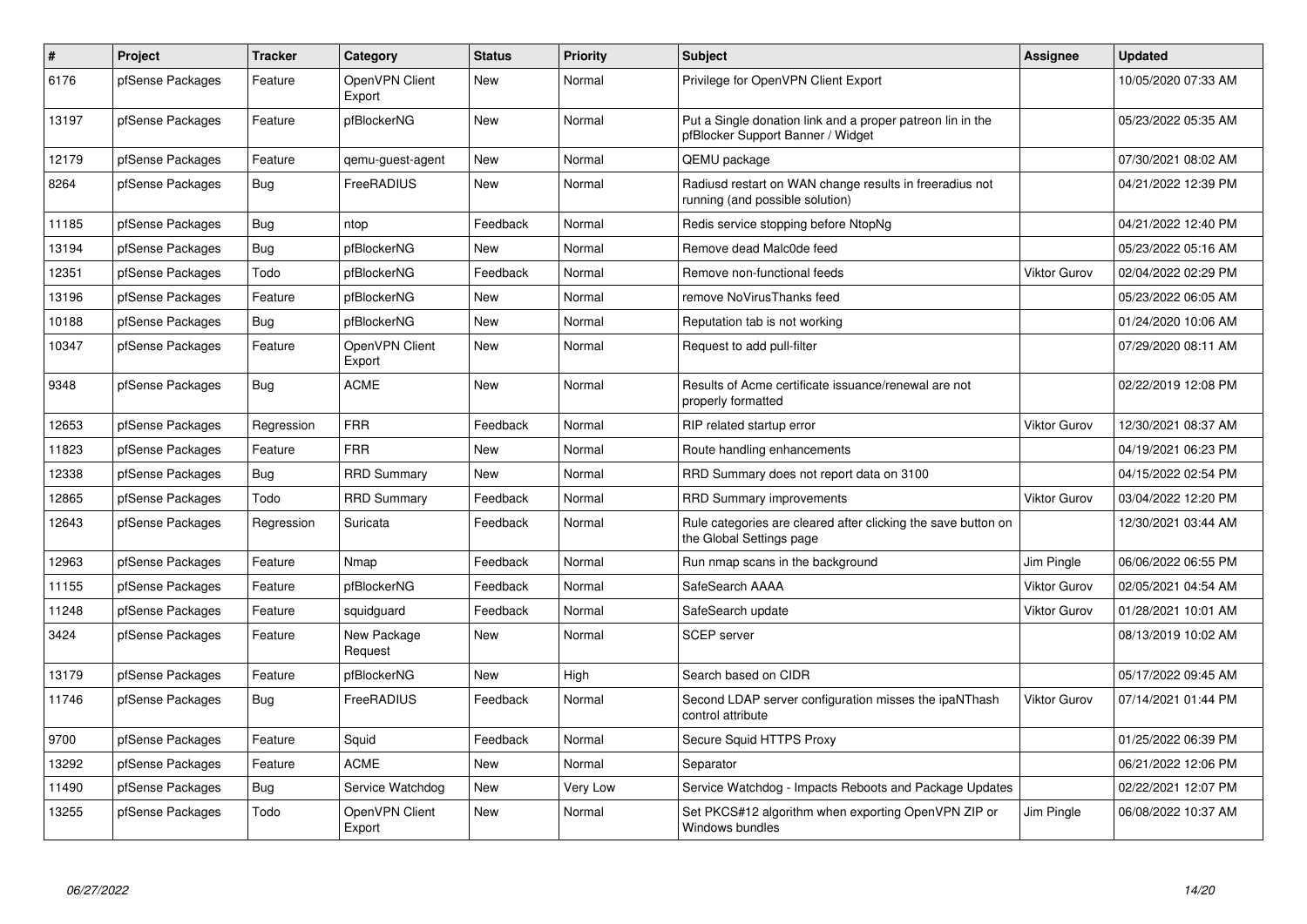| #     | Project          | <b>Tracker</b> | Category               | <b>Status</b>                 | <b>Priority</b> | <b>Subject</b>                                                                                                                          | Assignee            | <b>Updated</b>      |
|-------|------------------|----------------|------------------------|-------------------------------|-----------------|-----------------------------------------------------------------------------------------------------------------------------------------|---------------------|---------------------|
| 12789 | pfSense Packages | Feature        | <b>ACME</b>            | New                           | Very Low        | Show expiration date of certificates in the ACME package<br>list                                                                        |                     | 02/14/2022 09:20 AM |
| 9852  | pfSense Packages | Feature        | Suricata               | Feedback                      | Normal          | show File-Store directory listing                                                                                                       | <b>Viktor Gurov</b> | 08/20/2021 07:52 AM |
| 12369 | pfSense Packages | Feature        | Mail report            | New                           | Low             | Skip If No Content issue                                                                                                                |                     | 09/14/2021 06:40 AM |
| 11411 | pfSense Packages | Feature        | New Package<br>Request | New                           | Normal          | Smokeping as a default latency measurement tool                                                                                         |                     | 02/12/2021 09:29 PM |
| 11479 | pfSense Packages | <b>Bug</b>     | snmptt                 | <b>New</b>                    | Normal          | snmptt 1.4.2 does not work in daemon mode                                                                                               |                     | 02/20/2021 04:37 PM |
| 10989 | pfSense Packages | Bug            | Snort                  | New                           | Low             | Snort alert page has hidden characters in IPv6 address                                                                                  |                     | 10/17/2020 04:06 PM |
| 11579 | pfSense Packages | Feature        | Snort                  | New                           | Normal          | Snort alerts or blocks trigger notifications                                                                                            |                     | 03/01/2021 03:26 AM |
| 6831  | pfSense Packages | Feature        | Snort                  | New                           | Normal          | Snort does not support aliases containing FQDN                                                                                          |                     | 07/11/2020 12:51 PM |
| 9289  | pfSense Packages | Feature        | Snort                  | New                           | Normal          | Snort enable react                                                                                                                      |                     | 03/16/2019 09:04 PM |
| 10606 | pfSense Packages | <b>Bug</b>     | Snort                  | New                           | Normal          | Snort Inline stopped working after upgrade to FreeBSD 12.1<br>(network traffic blocked after heavy load randomly)                       |                     | 05/28/2020 10:06 AM |
| 7535  | pfSense Packages | Feature        | Snort                  | New                           | Normal          | Snort messages filling System / General. Should have its<br>own log.                                                                    |                     | 02/18/2019 05:29 PM |
| 7414  | pfSense Packages | Feature        | Snort                  | <b>New</b>                    | Normal          | snort needs automated refresh on ip change                                                                                              |                     | 08/20/2019 08:55 AM |
| 6988  | pfSense Packages | <b>Bug</b>     | Snort                  | New                           | High            | SNORT Package PHP memory error                                                                                                          |                     | 06/28/2018 10:00 PM |
| 9895  | pfSense Packages | <b>Bug</b>     | Snort                  | New                           | Normal          | snort reinstallation failed                                                                                                             |                     | 06/23/2021 08:01 AM |
| 12979 | pfSense Packages | <b>Bug</b>     | Snort                  | <b>Pull Request</b><br>Review | High            | Snort Rules Update Process Using Deprecated FreeBSD<br><b>Subdirectory Name</b>                                                         | <b>Bill Meeks</b>   | 03/24/2022 09:02 AM |
| 13095 | pfSense Packages | <b>Bug</b>     | Snort                  | Feedback                      | Normal          | Snort VRT change in Shared Object Rules path name<br>results in failure to extract and update Snort Shared Object<br>Rules when enabled | <b>Bill Meeks</b>   | 04/25/2022 12:22 PM |
| 12683 | pfSense Packages | Bug            | Snort                  | Feedback                      | Normal          | snort_get_vpns_list() does not include OpenVPN CSO                                                                                      | Viktor Gurov        | 02/15/2022 10:47 AM |
| 12845 | pfSense Packages | <b>Bug</b>     | softflowd              | New                           | Normal          | softflowd wrong vlan tag                                                                                                                |                     | 02/21/2022 10:40 AM |
| 10436 | pfSense Packages | <b>Bug</b>     | softflowd              | <b>New</b>                    | Normal          | softflowd no longer sends flow data after upgrade (v0.9.9_1<br>$\rightarrow$ v1.0.0)                                                    |                     | 06/07/2022 12:25 AM |
| 9707  | pfSense Packages | Bug            | pfBlockerNG            | <b>New</b>                    | Normal          | Some networks already existing in deny Feeds are not<br>stopped even if existing in custom deny list                                    |                     | 08/28/2019 10:03 AM |
| 7683  | pfSense Packages | Feature        | New Package<br>Request | New                           | Low             | Splunk Universal Forwarder Package                                                                                                      |                     | 08/19/2019 02:54 PM |
| 12717 | pfSense Packages | Todo           | Squid                  | New                           | Normal          | Squid 5.x Branch                                                                                                                        |                     | 01/25/2022 06:24 PM |
| 10541 | pfSense Packages | Feature        | Squid                  | Feedback                      | Normal          | Squid failover and load balancing                                                                                                       | <b>Viktor Gurov</b> | 01/14/2021 07:34 AM |
| 12732 | pfSense Packages | Bug            | squidguard             | New                           | High            | Squid https filtering squidguard acl target list - erratic<br>behaviour                                                                 |                     | 01/26/2022 09:11 AM |
| 9774  | pfSense Packages | Feature        | Squid                  | New                           | Normal          | Squid logs / remote logs                                                                                                                |                     | 04/17/2020 06:18 AM |
| 11200 | pfSense Packages | Feature        | Squid                  | New                           | Normal          | Squid reverse proxy + multiple ssl certificates                                                                                         |                     | 12/31/2020 03:50 AM |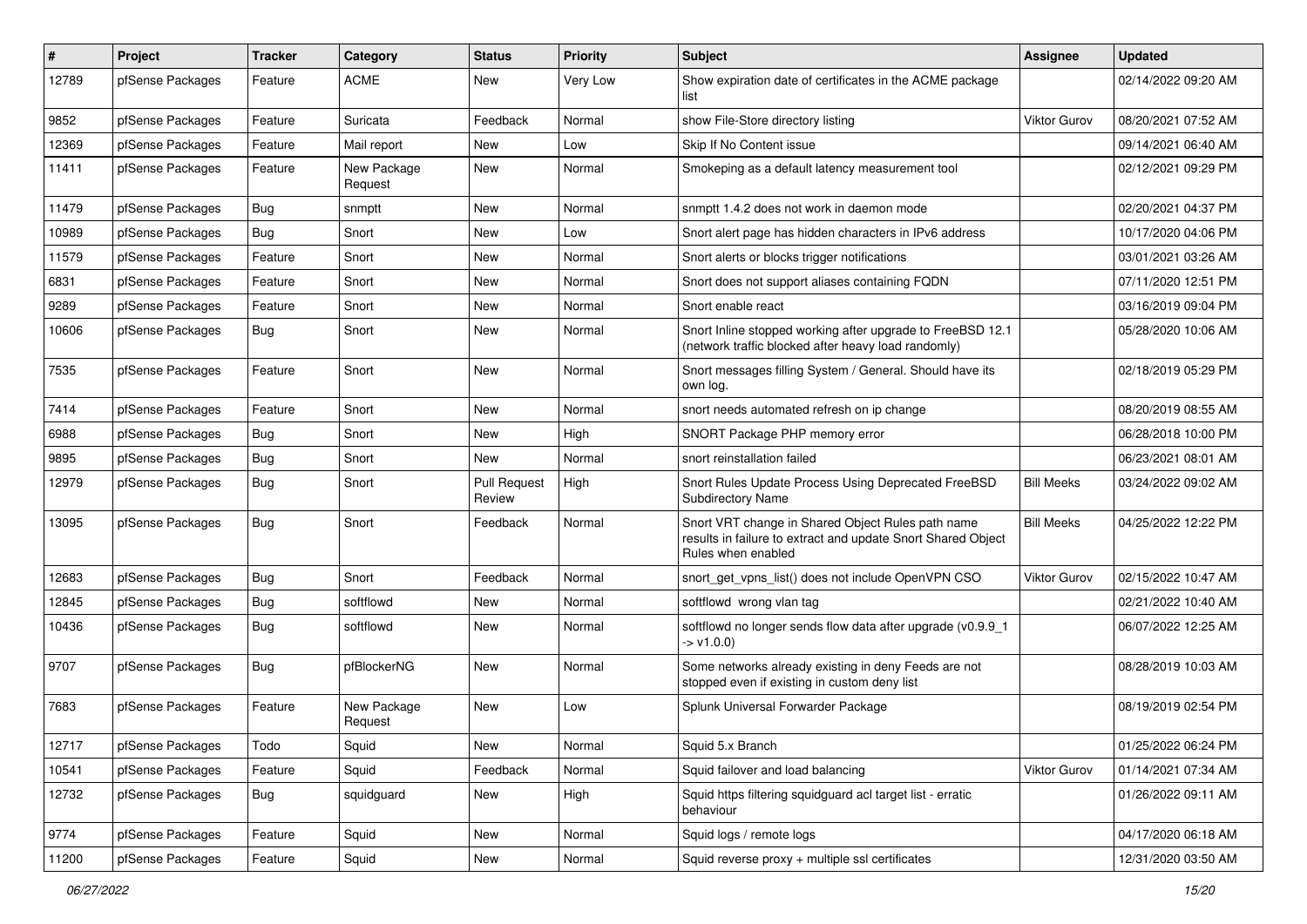| $\#$  | Project          | <b>Tracker</b> | Category                     | <b>Status</b> | <b>Priority</b> | <b>Subject</b>                                                                                    | Assignee             | <b>Updated</b>      |
|-------|------------------|----------------|------------------------------|---------------|-----------------|---------------------------------------------------------------------------------------------------|----------------------|---------------------|
| 7797  | pfSense Packages | <b>Bug</b>     | Squid                        | Feedback      | Normal          | Squid Reverse Proxy alternating between destinations                                              |                      | 04/21/2022 12:40 PM |
| 9762  | pfSense Packages | Feature        | Squid                        | Feedback      | Normal          | Squid Reverse Proxy Change redir domain(s) to use regex                                           |                      | 04/21/2022 12:40 PM |
| 10450 | pfSense Packages | Bug            | Squid                        | Feedback      | Normal          | Squid reverse proxy switching peers                                                               | <b>Viktor Gurov</b>  | 04/22/2022 02:21 AM |
| 5646  | pfSense Packages | Feature        | Squid                        | New           | Normal          | Squid3 package Authentication Method: Kerberos/AD                                                 |                      | 02/18/2019 05:34 PM |
| 9025  | pfSense Packages | Bug            | squidguard                   | New           | Normal          | SquidGard + Target categories                                                                     |                      | 10/08/2018 01:00 AM |
| 9286  | pfSense Packages | <b>Bug</b>     | squidguard                   | <b>New</b>    | Normal          | squidGuard - Unable to change IP for sgerror.php URL in<br>configuration                          |                      | 11/13/2019 10:07 AM |
| 11738 | pfSense Packages | Regression     | squidguard                   | Feedback      | Normal          | SquidGuard 1.16.18 17 Not Filtering Blacklist<br>No-Transparent Mode                              | <b>Viktor Gurov</b>  | 12/21/2021 05:48 AM |
| 11784 | pfSense Packages | Feature        | squidguard                   | New           | Normal          | squidguard auto update blacklist option                                                           |                      | 04/06/2021 01:53 AM |
| 10994 | pfSense Packages | <b>Bug</b>     | squidguard                   | New           | Low             | SquidGuard Blacklists Restore Default button does not work                                        |                      | 10/20/2020 12:26 PM |
| 10865 | pfSense Packages | Feature        | squidguard                   | New           | Normal          | squidGuard lacks options to send traffic action logs to<br>syslog server                          |                      | 09/05/2020 01:21 AM |
| 11434 | pfSense Packages | <b>Bug</b>     | squidguard                   | Feedback      | Normal          | SquidGuard over 1.16.18_11                                                                        |                      | 04/21/2022 12:40 PM |
| 5751  | pfSense Packages | <b>Bug</b>     | squidguard                   | <b>New</b>    | Normal          | SquidGuard target categories not saved when long "Domain<br>List" is provided                     |                      | 01/10/2016 08:55 AM |
| 8827  | pfSense Packages | Bug            | squidguard                   | New           | Normal          | Squidguard: ACL redirect modes 'redirect' and 'err page'<br>send unresolvable URLs to the client. | <b>Viktor Gurov</b>  | 12/21/2021 05:49 AM |
| 12491 | pfSense Packages | Feature        | squidguard                   | New           | Normal          | squidguard: allow multiple regex                                                                  |                      | 10/28/2021 03:30 PM |
| 10358 | pfSense Packages | Feature        | <b>FRR</b>                   | New           | Very Low        | Stage FRR Configuration Changes                                                                   |                      | 03/19/2020 06:48 AM |
| 10572 | pfSense Packages | <b>Bug</b>     | Squid                        | Feedback      | Normal          | STARTTLS option is ignored                                                                        | <b>Viktor Gurov</b>  | 04/22/2022 02:20 AM |
| 10429 | pfSense Packages | Bug            | <b>Status Traffic Totals</b> | <b>New</b>    | Normal          | Status Traffic Total broken 2.4.5                                                                 | <b>Jared Dillard</b> | 02/27/2021 07:55 PM |
| 7267  | pfSense Packages | Bug            | <b>Status Traffic Totals</b> | New           | Normal          | Status Traffic Totals - Stacked Bar - Scale not high enough                                       | <b>Jared Dillard</b> | 11/18/2020 07:38 AM |
| 9335  | pfSense Packages | <b>Bug</b>     | haproxy                      | Feedback      | Normal          | Stored XSS in HAProxy / haproxy_listeners_edit.php                                                | Jim Pingle           | 02/18/2019 09:35 AM |
| 12264 | pfSense Packages | <b>Bug</b>     | Squid                        | Feedback      | Low             | Stray <table> line in squid monitor.php</table>                                                   | <b>Viktor Gurov</b>  | 12/23/2021 10:53 AM |
| 9599  | pfSense Packages | Feature        | haproxy                      | <b>New</b>    | Normal          | Support for "peers" in HAproxy                                                                    |                      | 06/25/2019 01:47 AM |
| 6555  | pfSense Packages | Feature        | New Package<br>Request       | New           | Normal          | Support IEEE 1588                                                                                 |                      | 08/13/2019 01:40 PM |
| 8199  | pfSense Packages | Feature        | <b>BIND</b>                  | <b>New</b>    | Normal          | Support reordering and/or sort alphabetically across BIND<br>package                              |                      | 12/12/2017 02:05 AM |
| 6083  | pfSense Packages | Bug            | Squid                        | <b>New</b>    | Normal          | Suqid Realtime Monitor / Squid Cache Table not diplaying<br>correctly                             |                      | 12/06/2016 07:25 AM |
| 4928  | pfSense Packages | Feature        | squidguard                   | <b>New</b>    | Normal          | Surftool - New Package to turn squidguard groups(/acls) on<br>or off                              |                      | 08/13/2019 09:57 AM |
| 12748 | pfSense Packages | Feature        | Suricata                     | <b>New</b>    | Normal          | Suricata blocked page timestamp breakout to it's own<br>sortable column                           |                      | 02/01/2022 12:06 PM |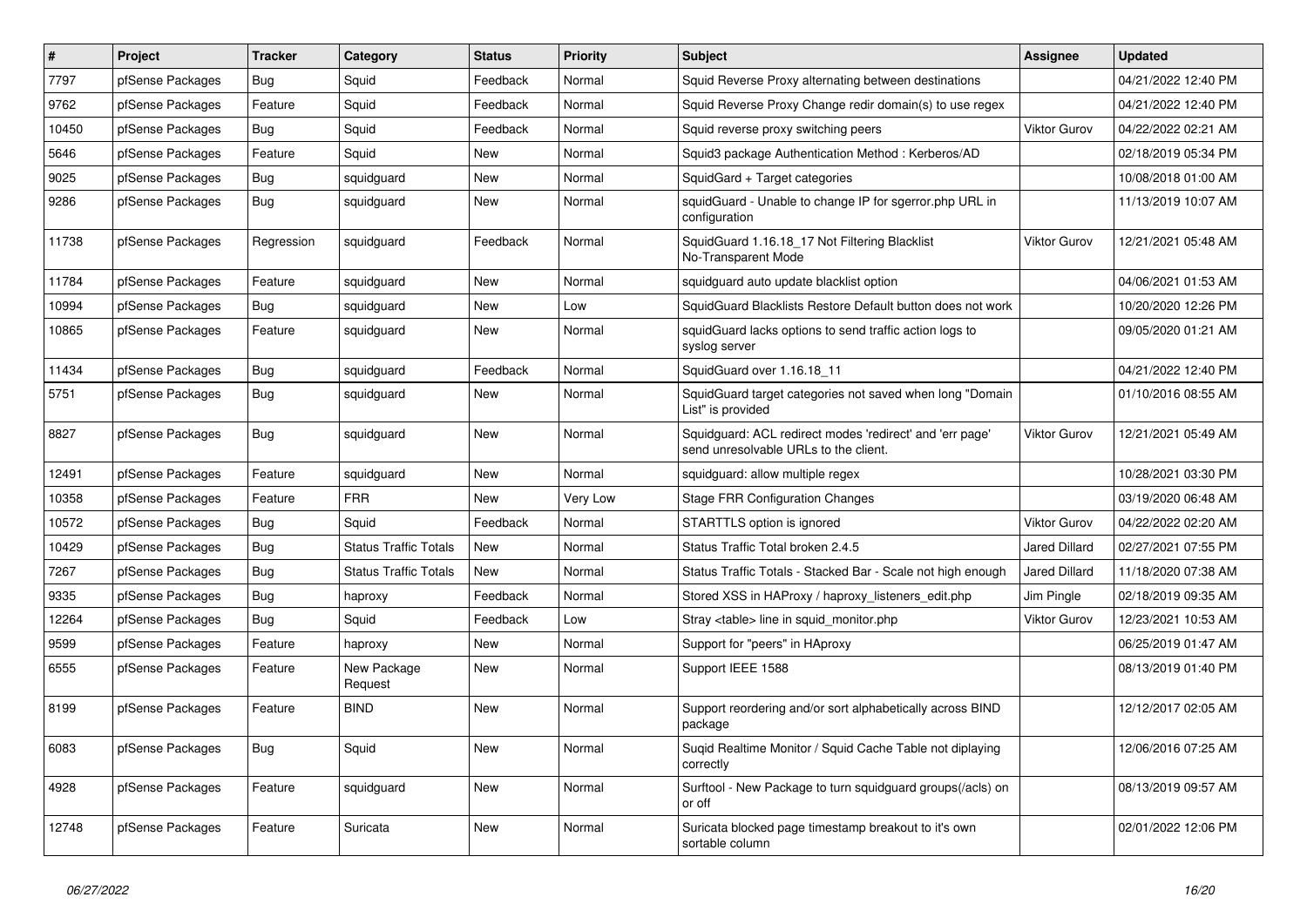| #     | Project          | <b>Tracker</b> | Category    | <b>Status</b>                 | <b>Priority</b> | Subject                                                                                                               | Assignee            | <b>Updated</b>      |
|-------|------------------|----------------|-------------|-------------------------------|-----------------|-----------------------------------------------------------------------------------------------------------------------|---------------------|---------------------|
| 12322 | pfSense Packages | <b>Bug</b>     | Suricata    | Feedback                      | Normal          | Suricata creates invalid HOME_NET entries                                                                             | <b>Viktor Gurov</b> | 09/10/2021 11:42 AM |
| 7388  | pfSense Packages | <b>Bug</b>     | Suricata    | <b>New</b>                    | High            | Suricata does not property recognize MTU for PPPOE<br>interfaces                                                      |                     | 03/15/2017 05:17 AM |
| 12899 | pfSense Packages | <b>Bug</b>     | Suricata    | <b>New</b>                    | Normal          | Suricata doesn't honor Pass List                                                                                      |                     | 03/04/2022 01:22 PM |
| 12956 | pfSense Packages | Bug            | Suricata    | Confirmed                     | Normal          | suricata fails to use pcre in SID management (e.g.<br>dropsid.conf)                                                   |                     | 04/05/2022 12:52 PM |
| 10292 | pfSense Packages | <b>Bug</b>     | Suricata    | New                           | Normal          | Suricata not respecting SID Mgmt list                                                                                 |                     | 02/27/2020 01:02 PM |
| 11780 | pfSense Packages | <b>Bug</b>     | Suricata    | New                           | Very High       | Suricata package fails to prune suricata.log                                                                          |                     | 08/06/2021 07:18 AM |
| 9934  | pfSense Packages | <b>Bug</b>     | Suricata    | New                           | Normal          | suricata update kills WAN interface                                                                                   |                     | 02/20/2020 09:17 AM |
| 8985  | pfSense Packages | Feature        | Suricata    | <b>New</b>                    | Normal          | Suricata: allow configuration for external/internal additional<br>storage                                             |                     | 11/13/2019 10:07 AM |
| 11301 | pfSense Packages | Feature        | <b>FRR</b>  | Feedback                      | Normal          | Switch FRR to use default rc file as a service control base                                                           | Jim Pingle          | 01/28/2021 09:35 AM |
| 12114 | pfSense Packages | Bug            | syslog-ng   | Feedback                      | Normal          | syslog-ng only binds to the last specified interface                                                                  |                     | 04/21/2022 12:40 PM |
| 12502 | pfSense Packages | Feature        | syslog-ng   | New                           | Normal          | Syslog-ng Configuration Library (scl) missing                                                                         |                     | 11/02/2021 06:06 PM |
| 8180  | pfSense Packages | Bug            | syslog-ng   | New                           | Normal          | syslog-ng default log file                                                                                            |                     | 01/16/2018 12:53 PM |
| 8705  | pfSense Packages | <b>Bug</b>     | syslog-ng   | New                           | Normal          | Syslog-NG error in latest snapshot                                                                                    |                     | 07/27/2018 10:17 AM |
| 8295  | pfSense Packages | <b>Bug</b>     | syslog-ng   | New                           | Normal          | syslog-ng logrotates tls files                                                                                        |                     | 02/14/2018 06:12 AM |
| 8229  | pfSense Packages | Bug            | syslog-ng   | New                           | Normal          | syslog-ng stops parsing logs after logrotate run                                                                      |                     | 01/26/2018 12:00 PM |
| 10393 | pfSense Packages | <b>Bug</b>     | syslog-ng   | Feedback                      | Normal          | Syslog-ng TLS support is broken                                                                                       |                     | 04/21/2022 12:40 PM |
| 8230  | pfSense Packages | Feature        | Telegraf    | New                           | Normal          | telegraf automatic input plugins configuration for enabled<br>pfsense package                                         |                     | 02/18/2019 05:23 PM |
| 9046  | pfSense Packages | Feature        | Telegraf    | New                           | High            | telegraf feature request                                                                                              |                     | 02/18/2019 03:38 PM |
| 10487 | pfSense Packages | <b>Bug</b>     | Telegraf    | New                           | Normal          | Telegraf package not sending logs to influxdb server                                                                  |                     | 05/03/2020 07:09 PM |
| 9337  | pfSense Packages | <b>Bug</b>     | Telegraf    | New                           | Normal          | Telegraf ping input fails                                                                                             |                     | 02/18/2019 10:40 AM |
| 12655 | pfSense Packages | <b>Bug</b>     | Telegraf    | New                           | Normal          | telegraf, wireguard plugin failing                                                                                    |                     | 12/30/2021 05:51 PM |
| 12462 | pfSense Packages | Feature        | Telegraf    | <b>Pull Request</b><br>Review | Normal-package  | Telegraf: Add "devfs" to ignore fs                                                                                    | Offstage Roller     | 10/18/2021 09:03 AM |
| 9139  | pfSense Packages | <b>Bug</b>     | Telegraf    | New                           | Normal          | telegraf: add ping for default gateway(s)                                                                             |                     | 05/21/2020 04:23 PM |
| 9138  | pfSense Packages | <b>Bug</b>     | Telegraf    | New                           | Normal          | telegraf: add section for custom config lines                                                                         |                     | 02/18/2019 03:36 PM |
| 13207 | pfSense Packages | Feature        | pfBlockerNG | New                           | Normal          | The feed column on the Alerts page is confusing                                                                       |                     | 05/24/2022 04:56 AM |
| 8909  | pfSense Packages | Bug            | Tinc        | New                           | Normal          | tinc package makes /rc.newwanip looping forever                                                                       |                     | 08/13/2019 09:25 AM |
| 9229  | pfSense Packages | Bug            | Tinc        | New                           | Normal          | Tinc package: no way of specifying multiple critical<br>configuration parameters from web interface                   |                     | 08/13/2019 09:25 AM |
| 13018 | pfSense Packages | Bug            | pfBlockerNG | New                           | Normal          | TLD and DNSBL Safesearch DOH conflict disables TLD<br>block when conflicting DOH FQDN is deselected or<br>whitelisted |                     | 04/01/2022 05:59 PM |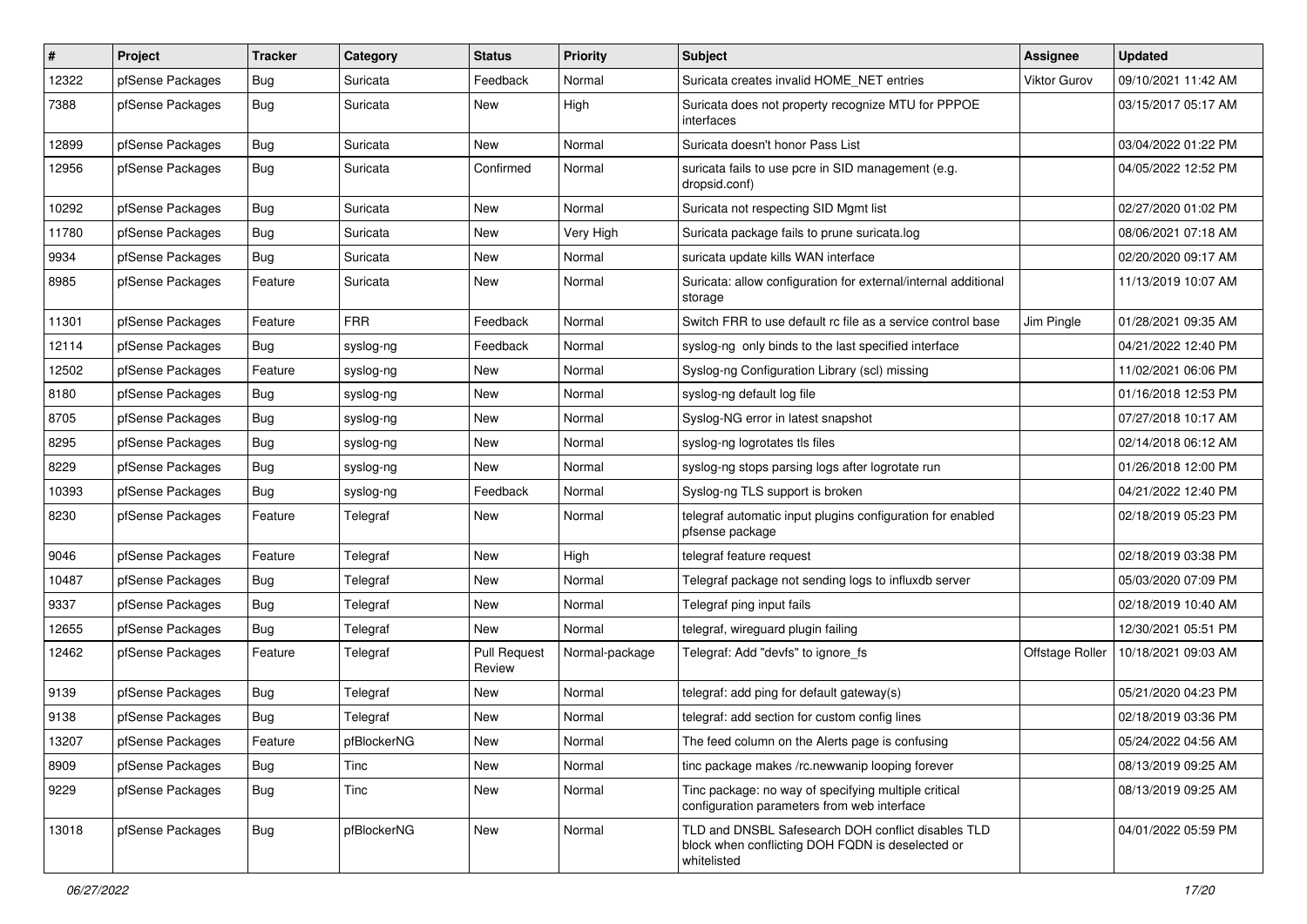| $\sharp$ | Project          | <b>Tracker</b> | Category                     | <b>Status</b> | <b>Priority</b> | Subject                                                                                                       | <b>Assignee</b>       | <b>Updated</b>      |
|----------|------------------|----------------|------------------------------|---------------|-----------------|---------------------------------------------------------------------------------------------------------------|-----------------------|---------------------|
| 11763    | pfSense Packages | <b>Bug</b>     | Status Monitoring            | New           | Normal          | Traffic graphs refresh issue                                                                                  |                       | 05/03/2021 09:44 AM |
| 6023     | pfSense Packages | <b>Bug</b>     | Suricata                     | New           | Low             | Traffic Shaper (pfsense 2.3) Suricata V3.0 Inline Mode<br>Operation                                           | Luiz Souza            | 04/15/2016 05:59 AM |
| 6752     | pfSense Packages | Todo           | <b>Status Traffic Totals</b> | New           | Low             | Traffic Totals Data Summary Graph                                                                             | <b>Jared Dillard</b>  | 11/08/2017 08:58 AM |
| 11797    | pfSense Packages | Bug            | <b>Status Traffic Totals</b> | <b>New</b>    | Normal          | Traffic Totals lost upon reboot when using a ramdisk for /var<br>and /tmp                                     | John Cornwell         | 04/10/2021 06:27 PM |
| 10818    | pfSense Packages | Feature        | New Package<br>Request       | New           | Normal          | <b>UDP Broadcast Relay</b>                                                                                    |                       | 05/31/2022 02:13 AM |
| 9568     | pfSense Packages | <b>Bug</b>     | Squid                        | New           | Normal          | UFSSwapDir::openLog: Failed to open swap log.                                                                 |                       | 05/29/2019 09:18 PM |
| 9999     | pfSense Packages | Bug            | pfBlockerNG                  | New           | Normal          | unbound fatal error if System Domain in DNSBL and System<br>Domain Local Zone Type is Redirect                |                       | 12/25/2019 08:10 AM |
| 10739    | pfSense Packages | Feature        | haproxy                      | Feedback      | Normal          | Update HAproxy-devel package to 2.2 and HAproxy to 2.0                                                        | <b>Viktor Gurov</b>   | 10/03/2021 03:53 PM |
| 12354    | pfSense Packages | Todo           | haproxy                      | Feedback      | High            | Update haproxy-devel to mitigate CVE-2021-40346                                                               | <b>Viktor Gurov</b>   | 05/12/2022 08:50 AM |
| 12806    | pfSense Packages | Todo           | node exporter                | New           | Normal          | Update node exporter to 1.3.1                                                                                 |                       | 02/15/2022 05:26 PM |
| 13306    | pfSense Packages | Todo           | Nut                          | New           | Normal          | Update NUT to version 2.8.0 to match FreeBSD Packages                                                         | Denny Page            | 06/27/2022 10:45 AM |
| 12260    | pfSense Packages | Bug            | ntop                         | New           | Normal          | Update popup and version missmatch?                                                                           |                       | 01/08/2022 05:53 AM |
| 10608    | pfSense Packages | <b>Bug</b>     | Squid                        | Feedback      | Normal          | Update squid port to 4.11-p2                                                                                  |                       | 03/02/2021 04:00 AM |
| 11375    | pfSense Packages | <b>Bug</b>     | apcupsd                      | New           | Normal          | UPS Type <blank> for USB APC</blank>                                                                          |                       | 02/26/2021 11:10 AM |
| 10791    | pfSense Packages | <b>Bug</b>     | <b>PIMD</b>                  | New           | Normal          | Valid (vlan)interfaces do not get vif reporting "Invalid phyint<br>address"                                   |                       | 10/06/2020 09:20 AM |
| 12178    | pfSense Packages | Bug            | WireGuard                    | New           | Low             | WireGuard always shows 'Configuring WireGuard<br>tunnelsdone.' message on boot                                |                       | 07/30/2021 06:58 AM |
| 13115    | pfSense Packages | <b>Bug</b>     | WireGuard                    | Feedback      | Normal          | WireGuard panic due to KBI changes in<br>"udp_tun_func_t()"                                                   | Christian<br>McDonald | 05/15/2022 10:47 AM |
| 12525    | pfSense Packages | Feature        | WireGuard                    | New           | Normal          | WireGuard Tunnel restore configuration                                                                        | Christian<br>McDonald | 11/17/2021 07:15 AM |
| 12608    | pfSense Packages | Bug            | WireGuard                    | New           | High            | WireGuard tunnels monitored by dpinger causing system to<br>stop routing completely in certain situations     | Christian<br>McDonald | 12/16/2021 03:14 PM |
| 12513    | pfSense Packages | Feature        | WireGuard                    | New           | Normal          | WireGuard Utilization Status (Beyond Active Connection)                                                       | Christian<br>McDonald | 12/22/2021 08:40 PM |
| 12526    | pfSense Packages | Feature        | WireGuard                    | New           | Normal          | <b>WireGuard Widget</b>                                                                                       | Christian<br>McDonald | 11/17/2021 07:15 AM |
| 7367     | pfSense Packages | Feature        | Squid                        | New           | Normal          | Wizard for Squid                                                                                              |                       | 03/14/2017 01:59 PM |
| 12812    | pfSense Packages | Feature        | arpwatch                     | New           | Normal          | Would it be helpful if the FreeBSD net-mgmt/arpwatch port<br>had an option to use mail/dma for mail delivery? |                       | 02/16/2022 06:09 PM |
| 13141    | pfSense Packages | <b>Bug</b>     | squidguard                   | New           | Normal          | wrong page squidguard block                                                                                   |                       | 05/09/2022 05:33 PM |
| 13128    | pfSense Packages | Bug            | Zabbix                       | New           | Normal          | Zabbix Agent 6: HA Server Setup                                                                               |                       | 05/05/2022 01:55 AM |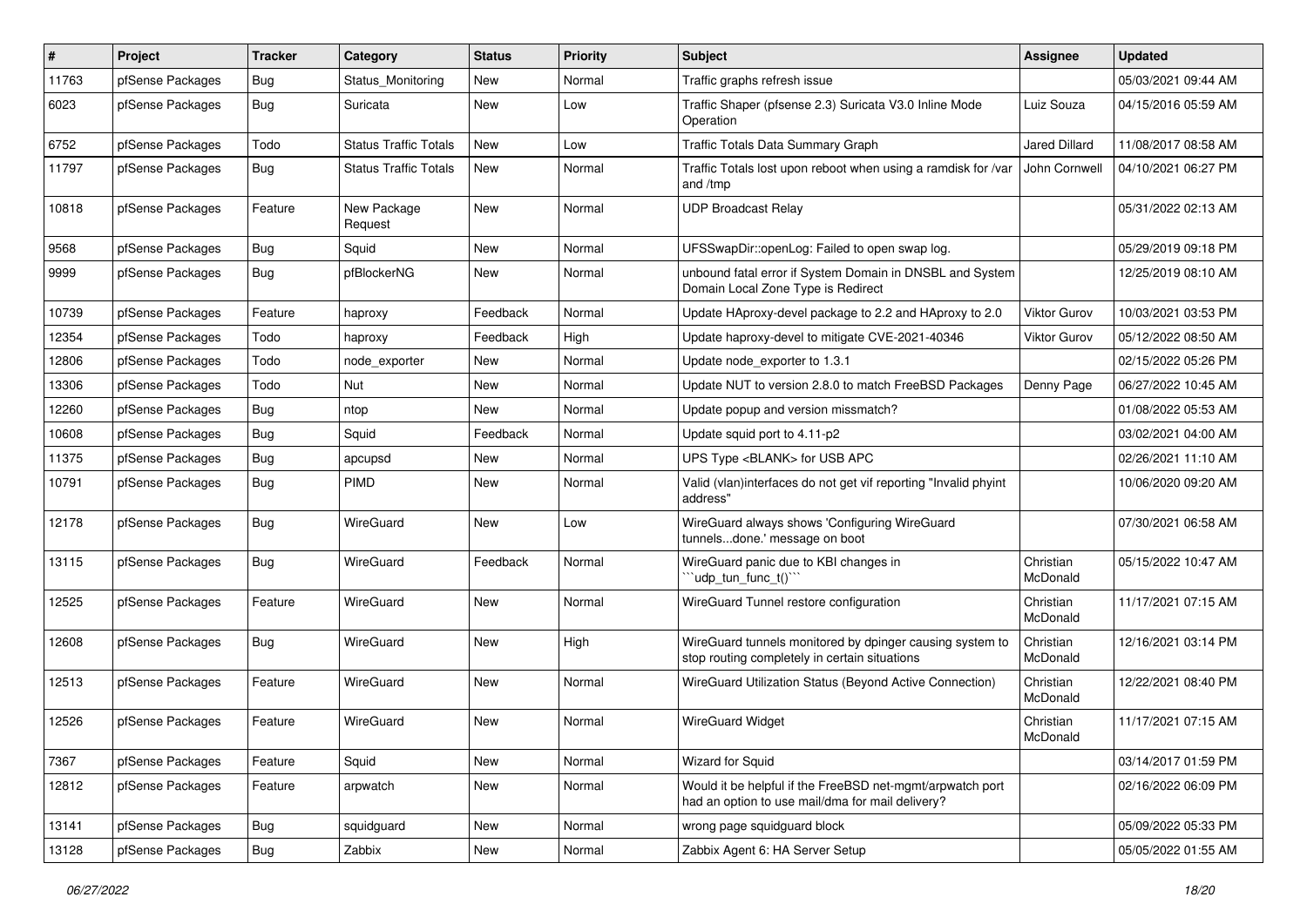| #     | Project          | <b>Tracker</b>     | Category              | <b>Status</b>                 | <b>Priority</b> | Subject                                                                                                                               | <b>Assignee</b> | <b>Updated</b>      |
|-------|------------------|--------------------|-----------------------|-------------------------------|-----------------|---------------------------------------------------------------------------------------------------------------------------------------|-----------------|---------------------|
| 12009 | pfSense Packages | Bug                | Zabbix                | New                           | Normal          | Zabbix Agent starts twice by /etc/rc.start_packages                                                                                   |                 | 06/08/2021 01:35 AM |
| 13034 | pfSense Packages | Bug                | Zabbix                | Feedback                      | Normal          | Zabbix6 Agent and Proxy fail to set the PSK from the web<br>GUI in its conf files                                                     | Viktor Gurov    | 04/06/2022 11:59 AM |
| 12130 | pfSense Packages | <b>Bug</b>         | Zeek                  | New                           | Normal          | Zeek fails to start                                                                                                                   |                 | 07/15/2021 02:00 AM |
| 8146  | pfSense Packages | Feature            | <b>BIND</b>           | New                           | Normal          | Zone Domain Records more powerfull for BIND Zones                                                                                     |                 | 08/13/2019 09:39 AM |
| 12520 | pfSense Packages | Feature            | Squid                 | New                           | High            | [Squid] - Allow or Deny Mappings from IP/Host/GeoIP<br>sources                                                                        |                 | 11/12/2021 02:13 PM |
| 12767 | pfSense Packages | Bug                | Avahi                 | New                           | Normal          | `Package radavahi-daemon does does not exist in current<br>pfSense version and it has been removed" message on<br>pfSense 2.7 restore |                 | 02/07/2022 11:28 AM |
| 12570 | pfSense Docs     | Correction         | General               | New                           | Normal          | Active appliance list missing 6100                                                                                                    |                 | 12/06/2021 11:41 AM |
| 12162 | pfSense Docs     | Todo               | Products              | New                           | Normal          | Add "usb reset" as possible solution for non-booting flash<br>drives on the SG-1100                                                   |                 | 10/07/2021 02:19 PM |
| 12805 | pfSense Docs     | New Content        | General               | New                           | Very Low        | Add documentation about what triggers a notfication                                                                                   |                 | 02/15/2022 05:10 PM |
| 12457 | pfSense Docs     | Todo               | Packages              | New                           | Very Low        | Add UPS Configuration Recipes for apcupsd and nut UPS<br>Packages with Common Brand Units                                             |                 | 10/18/2021 08:37 AM |
| 12980 | pfSense Docs     | Todo               | OpenVPN               | Feedback                      | Normal          | Add warnings against OpenVPN Shared Key mode                                                                                          | Jim Pingle      | 03/24/2022 02:11 PM |
| 9310  | pfSense Docs     | Correction         | Products              | New                           | Normal          | Appliances with internal switch need the MAC Address<br>section of their Getting Started guides updated                               | Jim Pingle      | 09/23/2020 10:24 AM |
| 12214 | pfSense Docs     | Todo               | General               | New                           | Low             | Connect to WebGui.                                                                                                                    |                 | 08/05/2021 04:39 AM |
| 12978 | pfSense Docs     | Correction         | Monitoring            | New                           | Normal          | Correction to iftop section of Monitoring Bandwidth Usage                                                                             | Jim Pingle      | 03/23/2022 11:18 AM |
| 12804 | pfSense Docs     | New Content        | General               | New                           | Very Low        | Create Slack documentation                                                                                                            |                 | 02/15/2022 04:59 PM |
| 12791 | pfSense Docs     | New Content        | Diagnostics           | New                           | Normal          | Diagnostic Information for Support (pfSense)                                                                                          |                 | 02/13/2022 08:49 PM |
| 13236 | pfSense Docs     | Todo               | Products              | New                           | Normal          | Document link speed limitations with igc and ix on<br>6100/4100                                                                       |                 | 05/31/2022 05:53 PM |
| 12565 | pfSense Docs     | <b>New Content</b> | OpenVPN               | New                           | Normal          | Document new "Duplicate Connection Limit" option on<br>OpenVPN server instances                                                       | Jim Pingle      | 12/06/2021 08:07 AM |
| 13223 | pfSense Docs     | New Content        | Routing / Gateways    | Feedback                      | Normal          | Document new gateway state killing behavior                                                                                           | Jim Pingle      | 05/27/2022 01:59 PM |
| 9369  | pfSense Docs     | New Content        | Packages              | New                           | Normal          | Document remaining packages                                                                                                           | Jim Pingle      | 04/14/2021 03:39 PM |
| 13020 | pfSense Docs     | Todo               | <b>Firewall Rules</b> | New                           | Normal          | easyrule command documentation should document<br>permissible wildcards                                                               | Jim Pingle      | 04/04/2022 08:01 AM |
| 12402 | pfSense Docs     | Todo               | Configuration         | New                           | Normal          | Feedback on Configuration - Advanced Configuration<br>Options - Notifications                                                         |                 | 09/24/2021 12:46 AM |
| 11471 | pfSense Docs     | Todo               | Development           | <b>New</b>                    | Low             | Feedback on Development - Developing Packages                                                                                         | Jim Pingle      | 02/19/2021 02:52 PM |
| 12268 | pfSense Docs     | Todo               | <b>Firewall Rules</b> | New                           | Normal          | Feedback on Firewall - Aliases                                                                                                        |                 | 08/17/2021 12:55 AM |
| 12770 | pfSense Docs     | Todo               | <b>Firewall Rules</b> | <b>Pull Request</b><br>Review | Normal          | Feedback on Firewall - Configuring firewall rules                                                                                     |                 | 06/27/2022 07:42 AM |